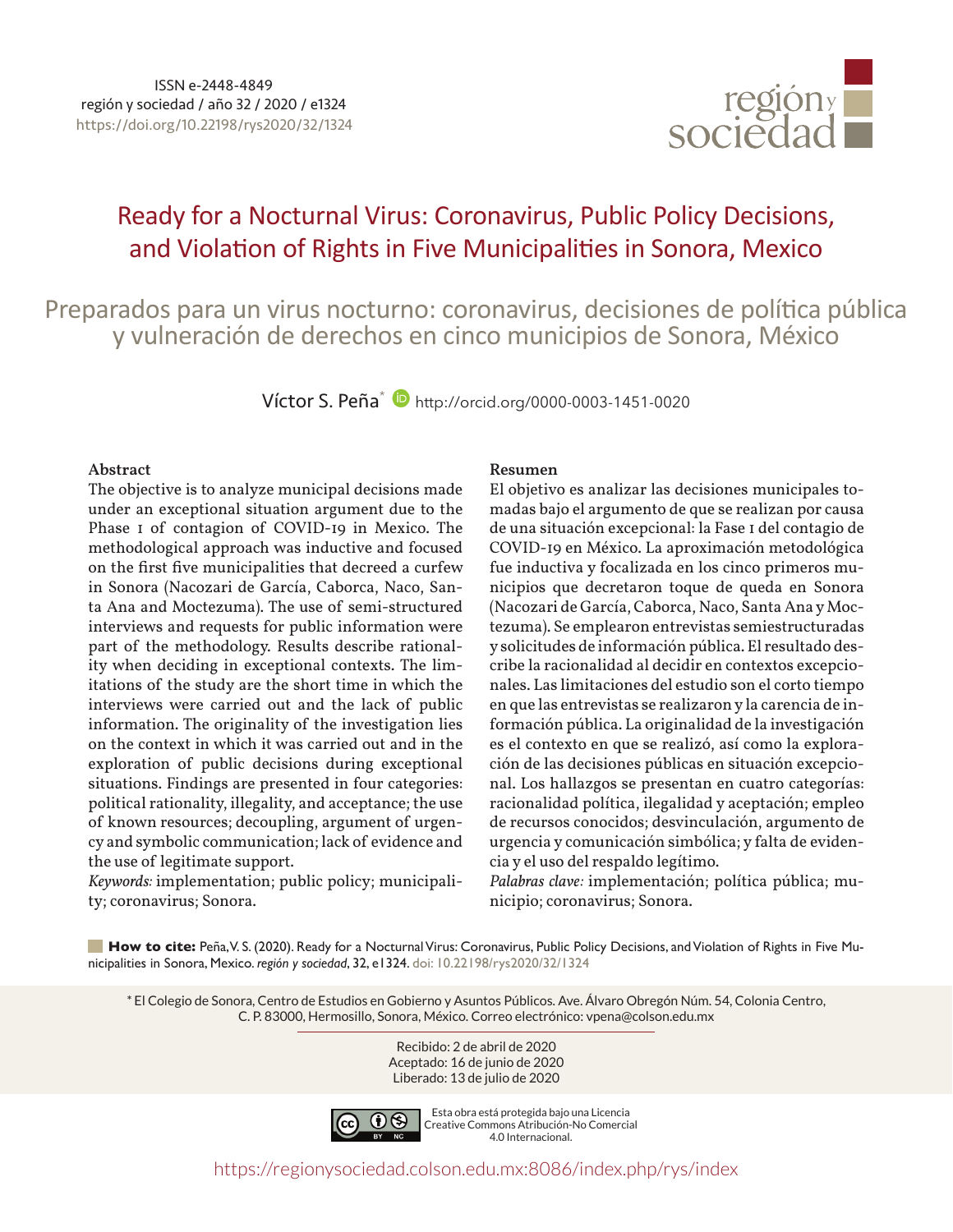# **Introduction**

At the end of 2019, a highly contagious virus, previously unknown, belonging to the *Coronaviridae* family, and causing the COVID-19 disease, was detected in Asia. The spread of this virus had an almost immediate impact on the social, economic and political orders in all countries. In view of the increase in the number of infections and deaths, the governments of the world opted to apply unprecedented measures, translated, in its most dramatic aspect, into *social distancing*: people were asked (sometimes ordered) not to leave their homes. This request was intended to limit the risk of contracting or transmitting the virus. In the American continent its effects would start to be felt at the beginning of 2020. Social distancing became widespread as a common measure. Mexico was no exception.

From what happened in this country, this study highlights what was implemented by five municipal governments (Nacozari de García, Caborca, Naco, Santa Ana, and Moctezuma) in Sonora, a state in northern Mexico that borders Arizona, United States. Under the umbrella of the information related to the spread of the coronavirus and adapting social distancing, they declared a night *curfew* to restrict the mobility of people. The aim of this article is to analyze the decisions made by the municipal government under the argument of an exceptional situation due to a health emergency during Phase 1 of the coronavirus infection in Mexico.

When it was decided to impose the curfews–from March 20 to 22, 2020–four cases of infection had been confirmed in Sonora<sup>1</sup> (none of them in the municipalities that implemented the decision): 1) a 72-year-old person residing in the municipality of Hermosillo, report of March 16; 2) a 44-year-old person also residing in Hermosillo, report of March 18; 3) a 30-year-old person residing in Navojoa, report of March 21; and 4) a 22-year-old person residing in Guaymas, report of March 22. The cases in Sonora occurred three weeks after the first case was detected in the country, and when it was decided to impose the curfews, only cases of people infected abroad were occurring here, a situation that became known as Phase 1. On March 23, after the first weekend of the decision to implement the ban, the World Health Organization declared that Phase 2 of the epidemic had begun in Mexico, that is, cases of local infection, not acquired abroad, would start to appear. The next day, the federal government recognized this situation. On March 25, the Government of the State of Sonora decreed extraordinary measures.

What was implemented in the five municipalities before there were any guidelines shared with the state or federal government raises the following question: in the face of a crisis, how do local governments decide? That is, what elements do they consider or what is the prevailing rationality in their decision making? The analysis of what was observed in the municipalities of Nacozari de García, Caborca, Naco, Santa Ana, and Moctezuma is relevant, since it allows to inductively characterize the way in which decisions are managed in a context of emergency or exception in some local governments.

As an additional reference, three months later the figure was around 5,000 infections and 400 deaths, according to information from the Secretary of Health of the State of Sonora systematized by Luis Armando Moreno. It is available at [www.luisarmandomoreno.com](http://www.luisarmandomoreno.com)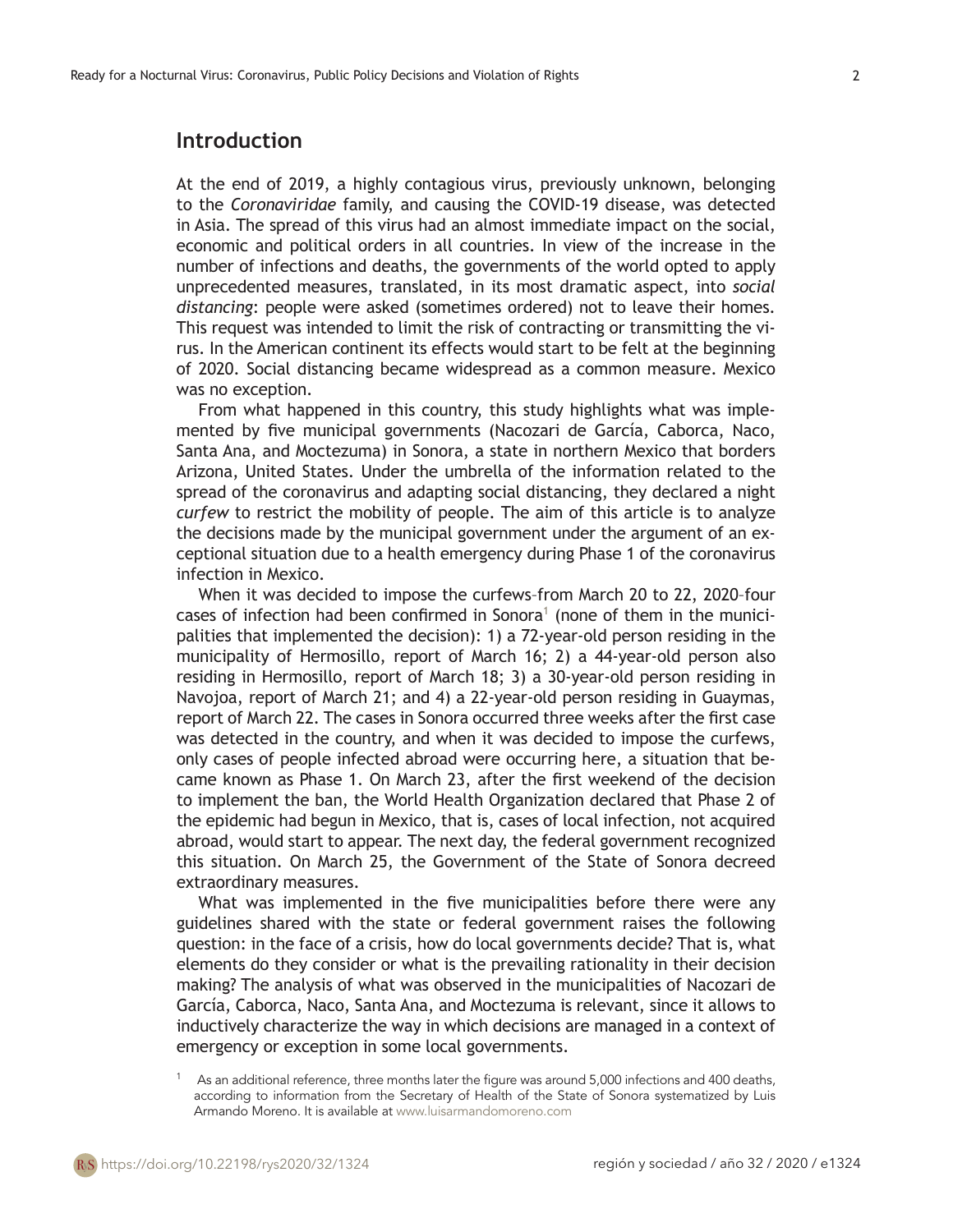This text is developed in four sections following the introduction. In the first of these, the required sensitizing concepts are presented as a theoretical, legal and referential framework. Then, a methodological note is included that refers to the way in which the empirical approach was carried out. The empirical, in five municipal cases, is described in two stages: a general analysis that establishes the coincidences and differences of the cases and a particular analysis that defines the details of each case. Finally, findings and conclusions are presented.

## **Sensitizing Concepts**

The approach to cases is built on concepts that serve as a theoretical, legal and referential framework, such as legal certainty, state of emergency, freedom of movement, and the right to health protection, concepts that are considered here as public policy instruments.

### On Legal Certainty

Government activity consists of the sum of decisions and actions carried out by persons vested with powers recognized by the public power. In other words, these are decisions with extraordinary impact made by ordinary people. What makes them extraordinary is that they are endowed with public power, which is defined as "the capacity of the state to impose its will with, without and even against the concurrent will of its recipients, in order to achieve its aims and objectives."<sup>2</sup>

The strength of the decision that comes from the public power must offer certainty in two aspects: its compliance and its limit. Certainty in terms of compliance refers to the fact that, from the top of the normative framework, "the approved rules [...] will be applied without exception as many times as the assumptions that they foresee themselves occur."<sup>3</sup> Regarding its limit, certainty considers clarity in the terms in which an act of authority will be put into practice: "the act of authority occurs when it meets the requirements established by the legal order, and its validity is conditioned by the compliance with those requirements to which the state's activity must be subject in order to affect some right of the governed."<sup>4</sup> The absence of certainty with respect to its compliance and its limits weakens the foundations of the rule of law and opens up spaces for the discretionary exercise of power.

Life in Mexico, from its legal architecture, places the human being in a priority position. This normative framework is due "to the need to establish a re-

 $^2$  "la capacidad del Estado para imponer su voluntad con, sin y aun contra la voluntad concurrente de sus destinatarios, para lograr sus fines <sup>y</sup> objetivos" (Fernández Ruiz, 2000, p. <sup>1015</sup>). <sup>3</sup> "las normas aprobadas […] se aplicarán sin excepción tantas veces como se produzcan los supuestos

que ellas mismas prevean" (Valadés, 2002, p. 220).<br>4 "el acto de autoridad se produce al cumplir con los requisitos establecidos por el orden jurídico, y su

validez está condicionada por el cumplimiento de esos requisitos a que debe sujetarse la actividad estatal para afectar algún derecho del gobernado" (Islas Montes, 2009, p. 100).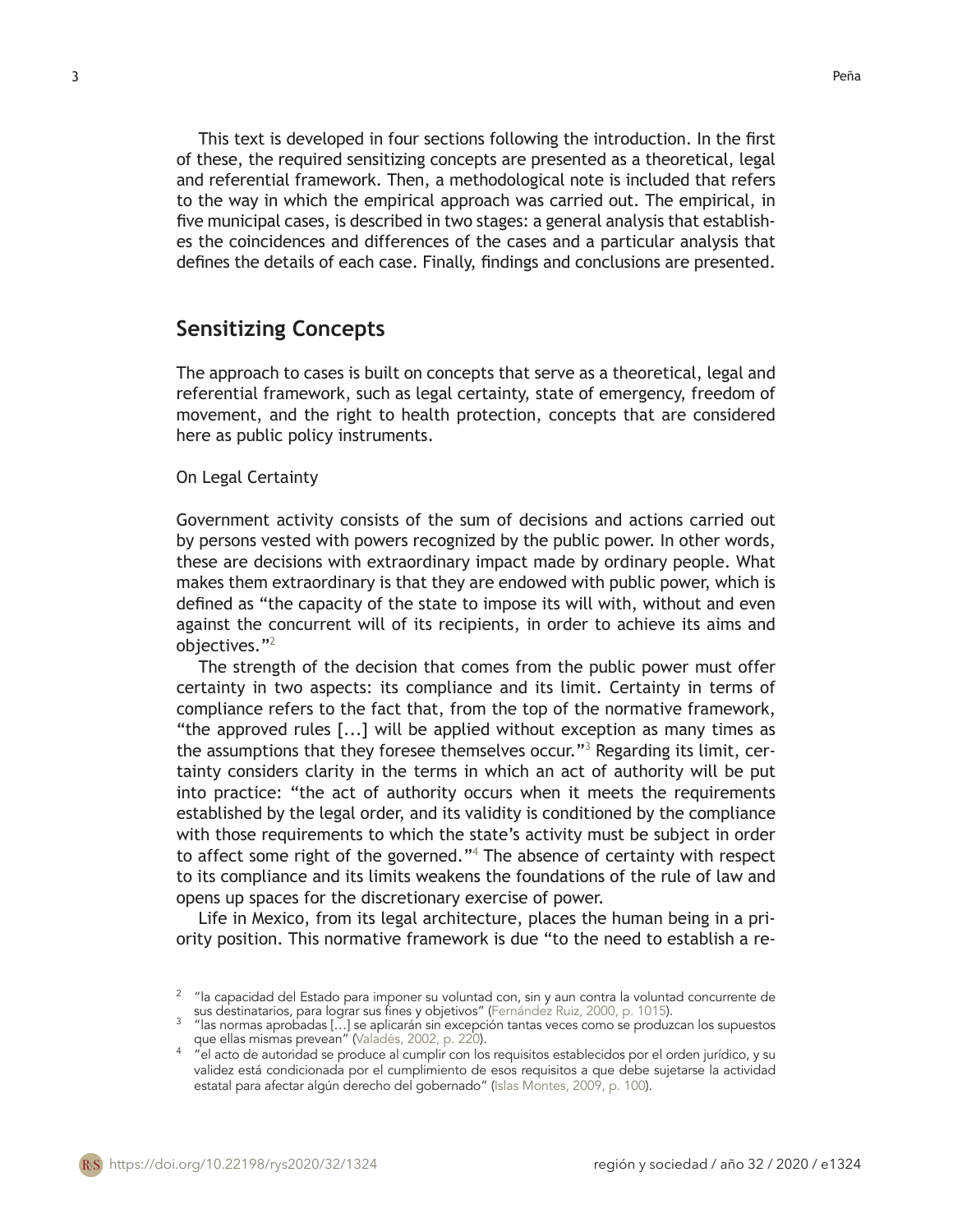gime in which the minimum human prerogatives have the highest legal value."<sup>5</sup> Hence, the discretionary exercise of power must be avoided.

Of the two aspects cited on certainty, that of the limit of acts of authority is the one that is of interest in this document. This limit is expressed in the observance of the so-called principle of legality–"a profound change in legal thinking"<sup>6</sup> –, verifiable in a "rule of jurisdiction and rule of control, it says who must do it and how it must be done,"<sup>7</sup> since "the law constitutes the limit of administration. By virtue of this principle, personal powers are no longer accepted; all power comes of the law, all authority that can be exercised is that of the law; only 'in the name of the law' can obedience be demanded."<sup>8</sup>

The principle of legality, in addition to opposing arbitrary decisions, is opposed to the "irrational adherence to the law, that is [...] [avoiding that] it is understood that the laws that comprise it are simple mathematical equations whose result must be exact."<sup>9</sup> This should be clarified, because although the adoption of a public policy perspective has led to reflections on the future of the aforementioned principle (Estévez Araujo, 1990; Ferrajoli, 2006), its consideration does not imply the impossibility of adapting the government's work when it is faced with the target population of the government's decision (Lipsky, 2018).

In contemporary states, a characteristic practice contributing to the principle of legality (and, therefore, to legal certainty as to its limit) is the publication of acts of authority in a printed medium (it is called a newspaper, bulletin, or gazette) with maximum publicity and in which the possibilities of changing the terms in which the act of authority was structured are minimal.

In Mexico, the publication is made through the *Diario Oficial de la Federación* (DOF) (*Official Journal of the Federation*), which is

the organ of the Constitutional Government of the United Mexican States, of a permanent nature and public interest, whose function is to publish in the national territory, the laws, decrees, regulations, agreements, circulars, orders and other acts, issued by the Powers of the Federation and the Autonomous Constitutional Bodies, in their respective areas of competence, so that they are duly applied and observed.<sup>10</sup>

In Sonora the same is done in the *Boletín Oficial* (*Official Bulletin*).

- <sup>6</sup> "un profundo cambio en el pensamiento jurídico" (García Ricci, 2011, p. 11).
- $^7$  "regla de competencia y regla de control, dice quién debe hacerlo y cómo debe hacerlo" (Islas Montes, 2009, p.101).
- 8 "la ley constituye el límite de la administración. En virtud de este principio no se aceptan ya poderes personales; todo el poder es de la ley, toda la autoridad que puede ejercitarse es la propia de la ley; solo 'en nombre de la ley' se puede exigir obediencia" (López Olvera, 2005, p. 181).
- 9 "irracional apego a la ley, es decir […] [evitando que] se entienda que las leyes que lo conforman son simples ecuaciones matemáticas cuyo resultado debe ser exacto" (Islas Montes, 2009, p. 102).
- <sup>10</sup> El órgano del Gobierno Constitucional de los Estados Unidos Mexicanos, de carácter permanente e interés público, cuya función consiste en publicar en el territorio nacional, las leyes, decretos, reglamentos, acuerdos, circulares, órdenes y demás actos, expedidos por los Poderes de la Federación y los Órganos Constitucionales Autónomos, en sus respectivos ámbitos de competencia, a fin de que éstos sean aplicados y observados debidamente (Cámara de Diputados, 2019a, article 2).

 $^{\rm 5-}$  "a la necesidad de establecer un régimen en el que las prerrogativas mínimas humanas tengan el más alto valor jurídico" (Kubli García, 2010, p. 851).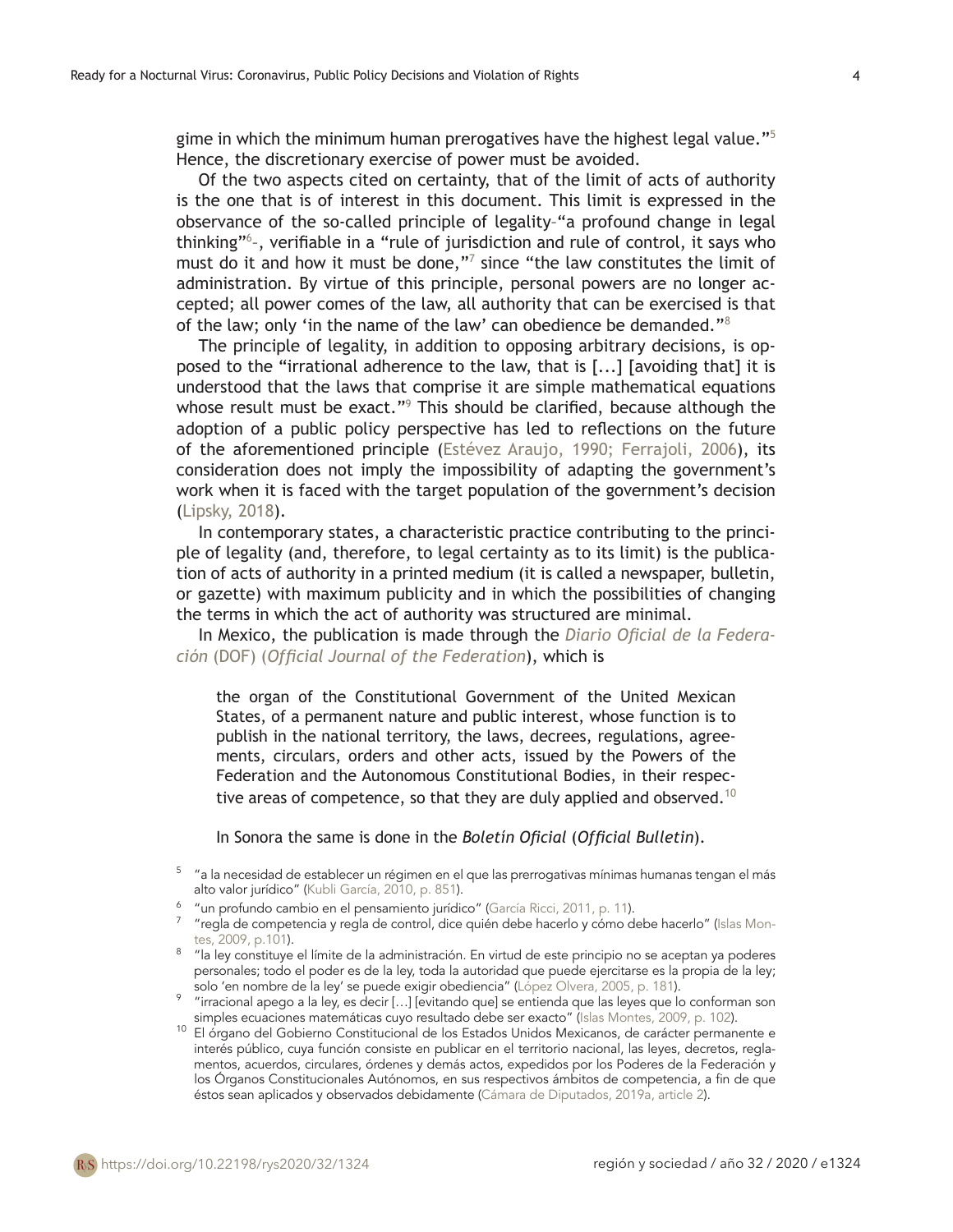On the State of Emergency, Freedom of Movement, and the Right to Health Protection

Under the umbrella of the information related to the spread of the coronavirus, five municipalities in the border state of Sonora announced a curfew (*toque de queda*), an expression that refers to the sound (blowing, ringing) of a bugle, trumpet or bell as a signal to the inhabitants of a locality to wait (stay) in their homes for security reasons.

The term *toque de queda* is not used in legal literature. It must be understood in the context, that is, as a measure in an extraordinary situation, out of the ordinary, similar to a *state of emergency*.

A state of emergency–or *suspension of guarantees* or *state of siege*, as it is also found in the legal literature–is, strictly speaking, a term used to indicate "an exceptional legal regime to which a territorial community is temporarily subjected, in consideration of a state of danger to public order."<sup>11</sup> The difference between this and what was observed in the cases to be studied is, as will be argued, that the extraordinary situation observed was not subject to any legal regime; it depended on the will of those who made the decision and its implementers. Now, locating what has been observed through the concept of a state of exception (or any other equivalent denomination), while providing indications for its clarification, has its own limitations. De la Cueva (2006) points out that the term state of emergency "has played a dirty trick on the jurists, since a subject that might seem simple was complicated by the force of the facts [...] [when] [...] the reality and the needs of Mexico and the ideal of freedom [were confronted]."<sup>12</sup>

Even with this limitation, the importance of the matter must be considered: every constitutional state "has as its foundation respect for individual freedoms, for the rights of persons, which are anterior and superior to the state itself, since its philosophy recognizes that the state exists for persons and not individuals for the state."13 This is how any government action that restricts or limits individual freedoms should be understood. Whether in rural areas or in small towns, diminishing freedoms is no small matter.

In the international order, states of emergency require compliance with minimum requirements derived from article 4 of the International Covenant on Civil and Political Rights and article 27 of the American Convention on Human Rights. These minimum requirements are: 1) to officially proclaim the state of emergency; 2) to attend to the principle of necessity and proportionality, that is, that the measure be justified when there is no other alternative; 3) to justify the decision and the specific measures to be adopted; 4) that the measures

 $11$  "un régimen jurídico excepcional al cual una comunidad territorial es sometida temporalmente, en consideración a un estado de peligro para el orden público" (Pelayo Moller, 2016, p. 462).

 $12$  "ha jugado una mala pasada a los juristas, pues un tema que pudiera parecer sencillo, se complicó por la fuerza de los hechos […] [al enfrentarse] […] la realidad y las necesidades mexicanas y el ideal de libertad" (p. 4).

<sup>13 &</sup>quot;tiene como fundamento el respeto de las libertades individuales, a los derechos de las personas, que son anteriores y superiores al Estado mismo, pues su filosofía reconoce que el Estado existe para las personas y no los individuos para el Estado" (Martínez Báez, 2006, pp. 4-5).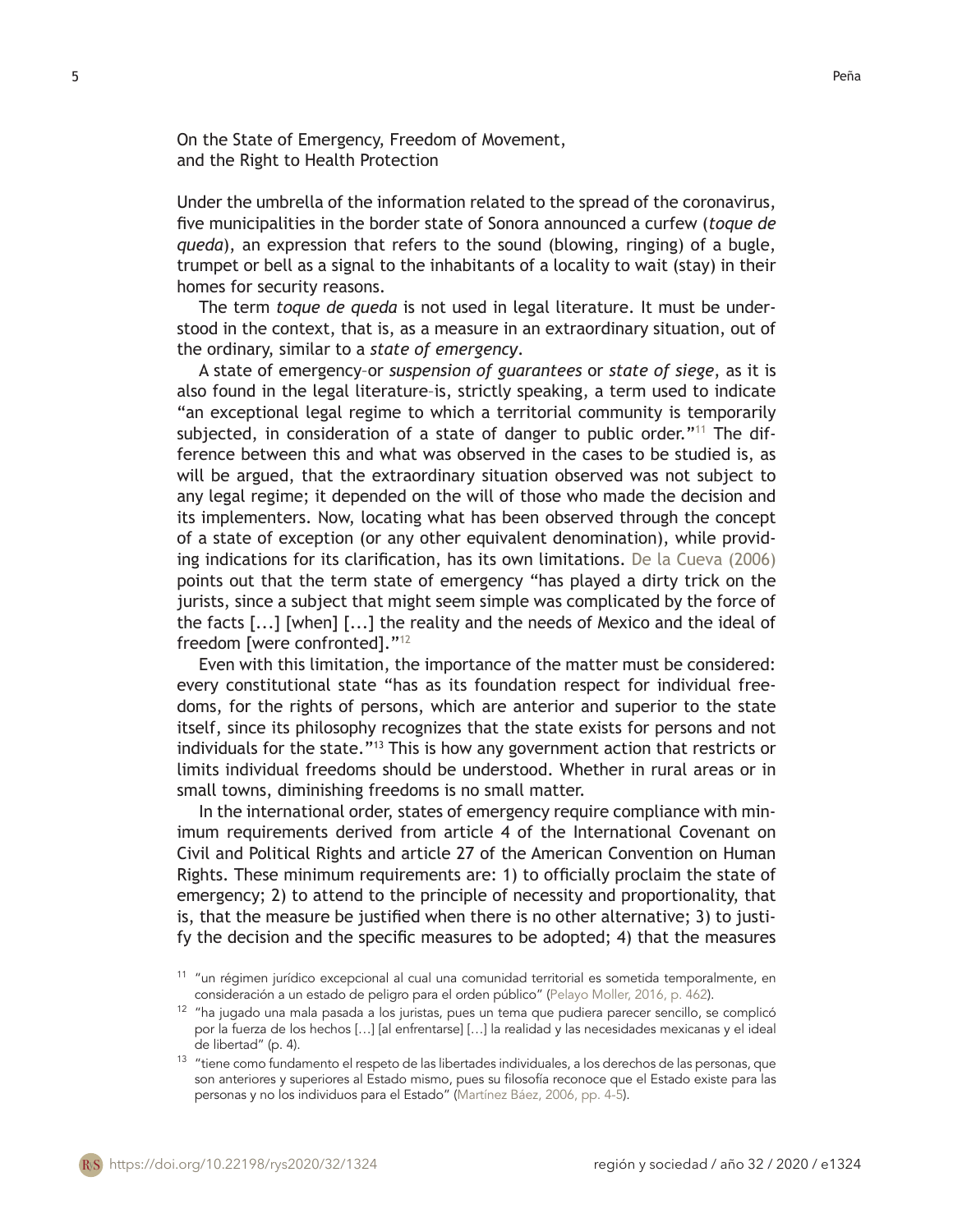to be implemented are non-discriminatory; and 5) that the measures must be temporary, that is, they will subsist only as long as the situation that generated them continues. This international reference would help to standardize a criterion on the steps to be taken at the national level.<sup>14</sup>

In the face of the state of emergency for the cases described here, two normative paths are followed: freedom of movement and the right to health protection. Freedom of transit is found in article 11 of the Constitution. It consists of four freedoms: to enter the country, to leave it, to travel through its territory, and to change residence, without the need for a security letter, passport, safe-conduct, or other similar requirements. The exceptions are set out in the constitutional text itself: the exercise of the powers of the judicial authority, in cases of civil and criminal liability, and of the administrative authorities, in matters of emigration, immigration and general health.

A curfew, like those publicized in the municipalities under study, without constituting a state of emergency or siege in the strict sense, limits this freedom of movement. On the other hand, the right to health protection is established in the Mexican legal system, in article 4 of the Constitution. The General Health Law (LGS) is regulatory of this order. The original reason given to justify the curfew is to avoid putting the health of the population at risk.

The LGS states that health safety measures–which include, among others, isolation, quarantine, suspension of work or services–may be ordered or executed by the Secretary of Health and, where appropriate, by the governments of the states (Cámara de Diputados, 2019b, article 403). This same article includes municipalities, whose participation would be subordinated "to the agreements they enter into with the governments of the respective states."<sup>15</sup>

In the previous paragraph, isolation, quarantine, suspension of work or services are highlighted as being the actions most similar to curfews. The measures, following this order, can be taken if the formalities are met: both isolation and quarantine must be ordered in writing by the competent authority and following a medical opinion (Cámara de Diputados, 2019b, articles 405 and 406), the suspension of work or services must be ordered by the health authority (Cámara de Diputados, 2019b, article 412), and must last for the time necessary to correct the irregularities that cause the work or service to endanger people's health (Cámara de Diputados, 2019b, article 411).

At the local level, the Ley de Salud del Estado de Sonora (Health Law of the State of Sonora) (LSES) replicates in general terms what the LGS states. Chapter I of title fifteen–which will be referred to by Moctezuma City Council–is equivalent to the health safety measures indicated in the LGS. In both, isolation and quarantine must be ordered in writing by the competent authority after a medical opinion (Congreso del Estado Libre y Soberano de Sonora [Congress of the Free and Sovereign State of Sonora] [CLSS], 2019, articles 274 and 275)

 $14$  The international reference serves as a comprehensive framework for understanding considerations related to states of emergency. This article does not report on experiences in other countries because each case would have its own legal framework. The legal references mentioned here are applicable to municipalities in Mexico.

 $15$  "a los convenios que celebren con los gobiernos de las respectivas entidades federativas".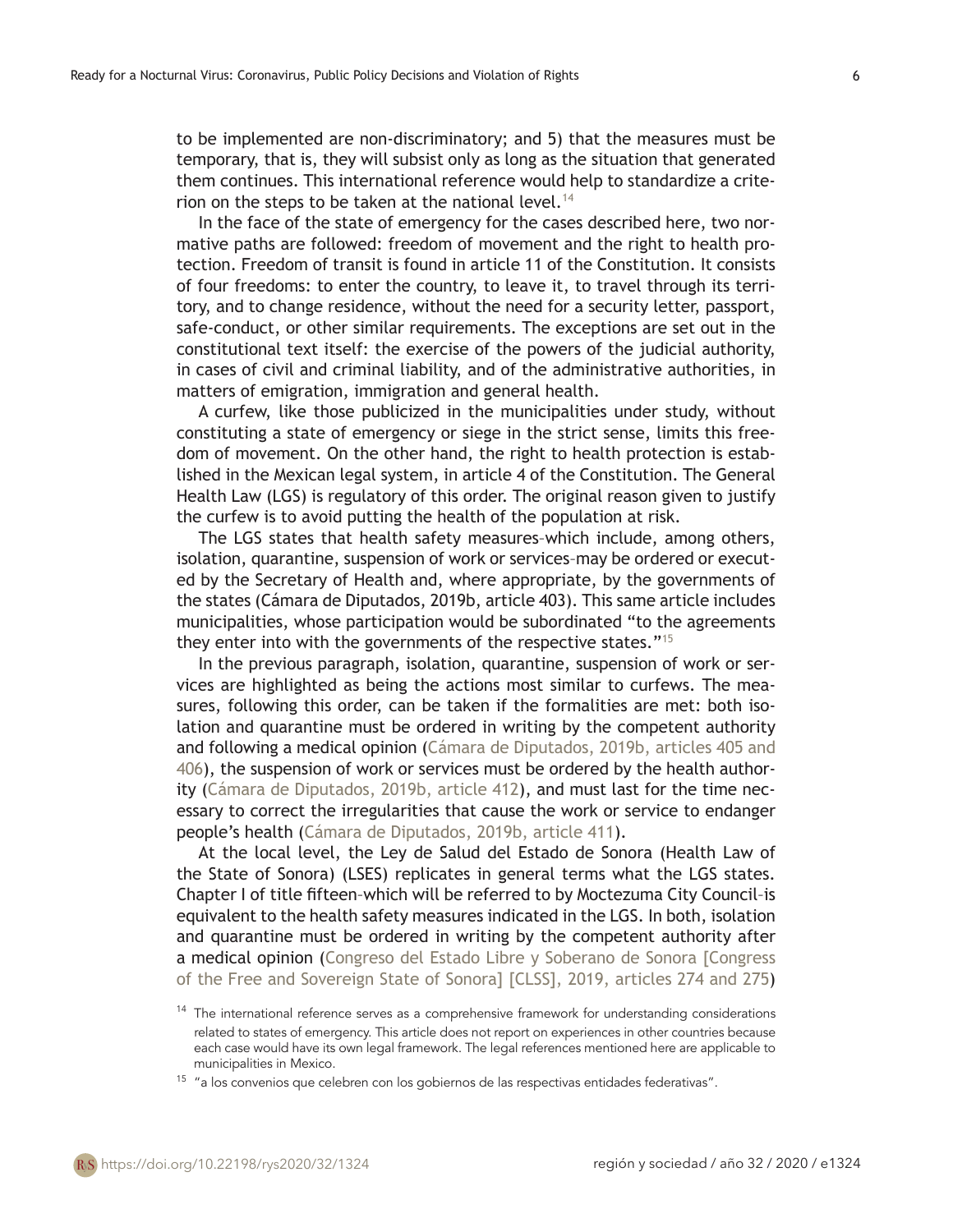and the suspension of work or services must be ordered by the health authority (CLSS, 2019, article 281).

It should be noted that the LSES (CLSS, 2019, article 18) restricts the jurisdiction of the municipalities to: 1) the health control of markets, cemeteries, and slaughter houses, among others; 2) establish and operate care and health institutions within their jurisdiction; 3) assume the administration of care and health facilities that, by virtue of an agreement, the state and federal governments transfer to them; 4) formulate and develop municipal health programs; 5) monitor and enforce, within their sphere of competence, the General Health Law and others that may be necessary.

### **Methodological Note**

The preventive and reactive measures that governments of different orders took to face the pandemic produced limitations for the development of this investigation. Notably, the closing of offices or remote work with different hours reduced the number of people available to explain experiences and forced that the interviews were conducted by telephone, which was not easy either, since the telephones were not attended on the first attempt and the emails were not answered. The fulfillment of the objective of the investigation required not to delay the approach of the public servants related to the decision. Even in the face of these limitations, it was decided to carry out the study because it provides knowledge and documents the experiences that may serve as a reference for future cases.

Because they were the first in the country to be known, the first five cases identified in Sonora where a curfew had been issued coinciding in time with Phase 1 of the pandemic in Mexico were selected.

In addition to the documentary exploration, an information request was made through the National Transparency Platform (request 00360020) in order to ask the Secretary of Health of the State of Sonora for the documentary support of the communication it would have had with the case studies. The response included: 1) the information sheet from the Health Jurisdiction Number 3 on the activities carried out in the municipality of Naco; 2) the information sheet from the Health Jurisdiction Number 3 on the activities carried out in the municipality of Santa Ana; 3) a simple copy of the Caborca city council minutes of the meeting held on May 19, 2020; 4) a simple copy of the certificate of incorporation of the Municipal Contingency Coordination Committee in Moctezuma; 5) a simple copy of the certificate of incorporation of the Municipal Contingency Coordination Committee in Nacozari de García.

The information that the municipal administrations had published in three areas or spaces was explored: 1) the official web pages, that is, those that were recognized as public based on their gob.mx extension; 2) the pages on the Facebook platform and which, due to their content, made us think that they were being managed by personnel assigned to the city council; and 3) the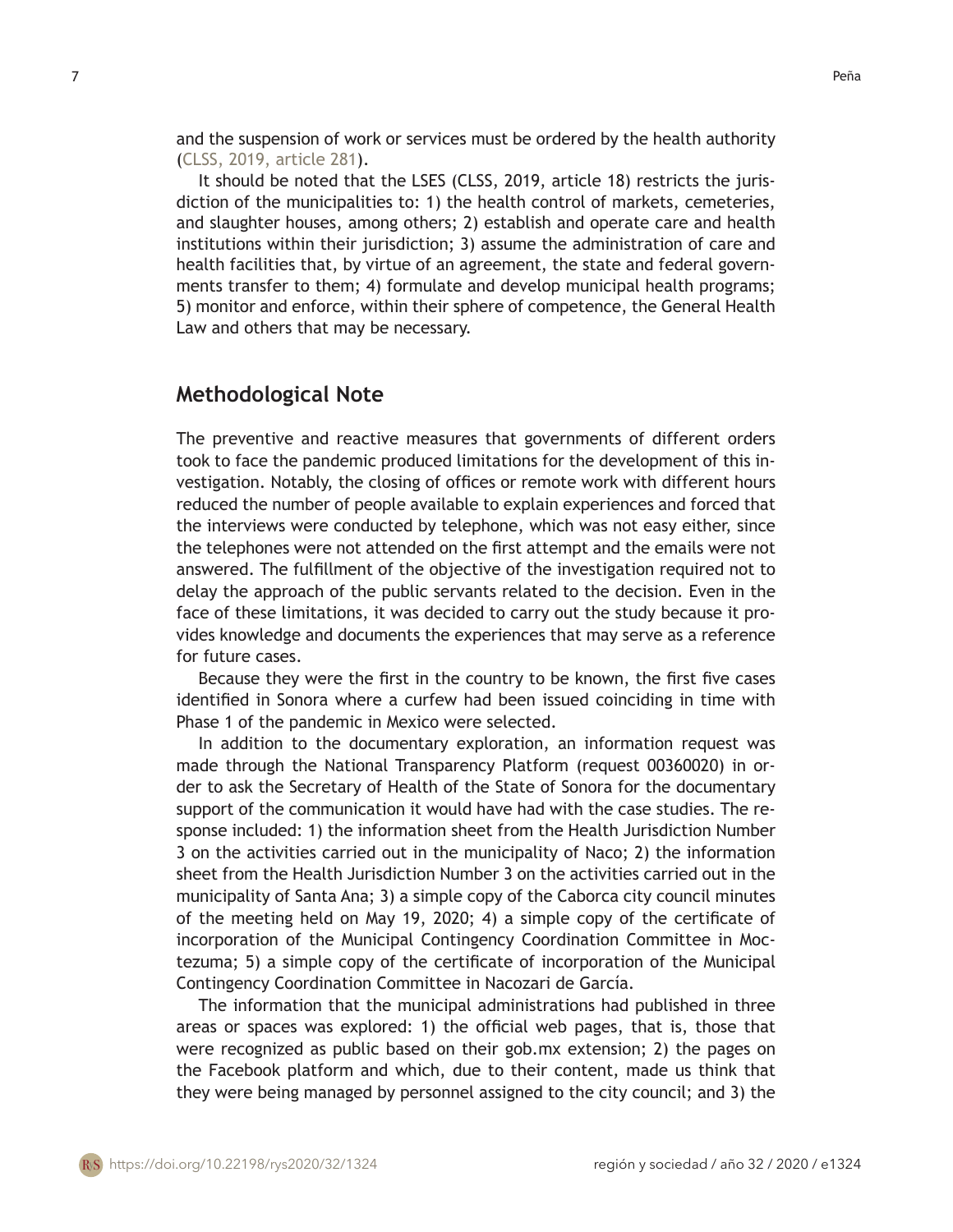publications, when possible, within accounts on the Twitter platform under the name of each municipality, that is, not personal accounts.

As for the semi-structured interviews, the offices of each city council were contacted by telephone. As a consequence of the preventive and reactive measures, the five mayors could not be contacted directly. A request was made to talk with a public servant who had witnessed the decision. Interviews were held from March 23 to 27, 2020, with two municipal presidents (Javier Moreno Dávila from Santa Ana and Adriana Sepúlveda Rodríguez from Moctezuma), a secretary of the city council (Joel Roberto Madrid Hernández from Caborca), and a person in charge of social communication (Evodio Cabrera Andrade from Naco). During the period of the interviews, the telephone of the municipality of Nacozari de García, as well as the cell phone of the mayor María Juana Romero, were out of service. The criterion for interviewing was to know the first versions of witnesses of the deliberation on decision making, considering predictable that the authority could change the narrative from the development of the measure and the knowledge of the implications.<sup>16</sup> For each case presented, a brief characterization of the municipal territory is offered so that its geographic and population situation can be appreciated.

# **Ready for a Nocturnal Virus: An Empirical Approach to the Five Cases**

The coronavirus is not nocturnal. Like any other virus, it does not spread at a particular time. The measures taken by the municipal administrations studied, however, seem to be based on this idea: the virus spreads at night or on weekends.

The information related to the curfew decision could only be known through social networks and the media. The website of the State Secretary of Health (www.saludsonora.gob.mx), for example, had not provided any special or prominent space to report on the situation, while the website of the government of the state (www.sonora.gob.mx) had enabled a link under the heading "COVID-19 Updates," where a video of the, until then, most recent press conference could be viewed. The rest of the meetings with the media could be consulted after searching the files of the page. In short, the state information was not in an accessible layout or format. Municipal information was also not in any special format. It could only be accessed directly through each official page or, most of the time, through social networks.

On March 16, the head of the state executive instructed the implementation of a strategy called "Stay at Home" (as referred to by the Subsecretaría de Servicios de Salud de Sonora [Sonora Undersecretary of Health Services], 2020),

<sup>&</sup>lt;sup>16</sup> On May 12, 2020, there were 21 municipal administrations that applied similar measures to curfews in Sonora. The State Commission on Human Rights completed a process of conciliation and mediation with the authorities to rescind the measures. Since the measures were considered to be outside legality, as expressed in this text, a change in the narrative around the decision was to be expected.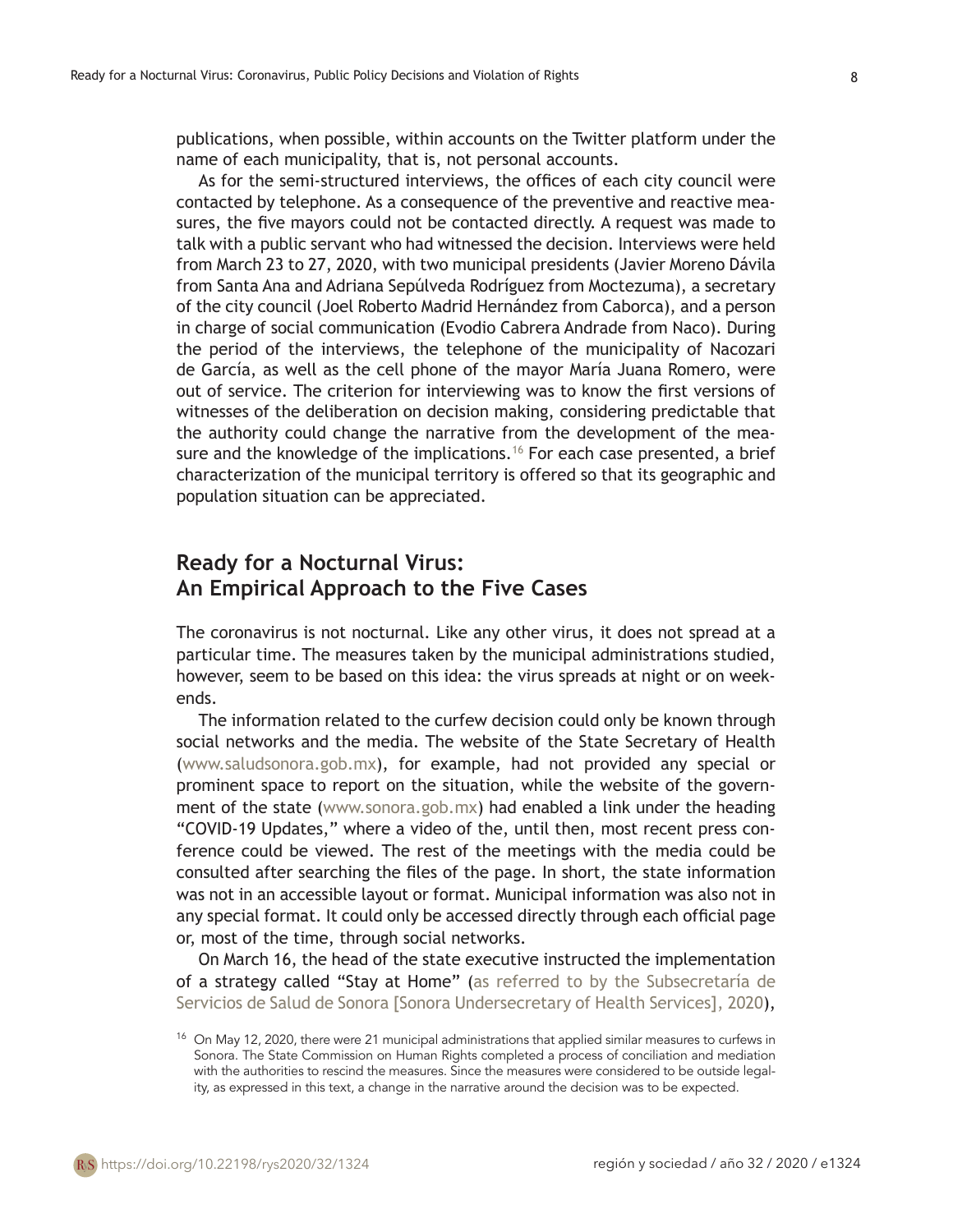consisting of the following measures: 1) the cancellation of classes at all levels of education; 2) the cessation of all non-essential meetings (in particular social gatherings, collective or family purchases) with the recommendation that those held should have no more than ten participants; 3) the closure of non-essential businesses, including party halls, bars, clubs, gyms, casinos, and movie theaters; 4) the request to civil society and religious associations to suspend their meetings; 5) the announcement that non-essential public services would be offered online; 6) the request to restrict visits to hospitals; 7) the identification of health sector tasks that are considered essential.

This agreement was published in the *Boletín Oficial del Estado de Sonora* (Gobierno del Estado de Sonora, 2020b) the following day, March 17. The agreement consists of three sections. The A relates to the measures that will have to be taken by primary, secondary and higher education schools in all their types and modalities, as well as any instance that is part of the state educational system. The B consists of instructions for heads of direct and parastatal public administration. It instructs the other branches of government and other autonomous entities and bodies to take the prescribed measures to prevent the spread of the coronavirus. The C points out, without developing it, "the comprehensive 'Stay at Home' strategy." It instructs "the essential sectors of the economy, the sectors of the maquiladora industry, commerce, and other industrial branches" to attend to it. To this end, the Secretaries of Economy and Labor would establish contact with the aforementioned sectors and branches of industry. In the March 17 agreement, nothing is said about the municipalities.

The First Extraordinary Meeting of the State Health Council was held on March 19. There, it was agreed, among other aspects, to "raise to a level of agreement the 'Social Distance' strategy that includes the Stay at Home Contingency Plan, which establishes prevention measures for the general population."<sup>17</sup>

On March 25, the decree issued by the head of the state executive was published, announcing the Declaration of Emergency and Epidemiological Health Contingency (Gobierno del Estado de Sonora, 2020a) and publishing other measures described as urgent to prevent, combat and eradicate the existence and transmission of COVID-19. The first paragraph of the third article indicates as "a priority [...] to preserve life and health, based on the indication and execution of the comprehensive 'Stay at Home' and 'Social Distancing' strategy'."18 Part of the publication states that there are economic measures to be developed. It is not until the eighteenth article that the following statement is found:

The 72 municipalities of the State of Sonora are hereby requested to observe the present measures within their respective territorial boundaries and in accordance with their legal powers, without restricting the

<sup>&</sup>lt;sup>17</sup> "elevar a nivel de acuerdo la estrategia 'Distanciamiento Social' que incluye el Plan de Contingencia Quédate en Casa, que establece medidas de prevención a la población en general" (Gobierno del Estado de Sonora, 2020a, recital XXVI).

<sup>&</sup>lt;sup>18</sup> "prioridad [...] preservar la vida y la salud, a partir de la indicación y ejecución de la estrategia integral 'Quédate en Casa' y 'Distanciamiento Social'."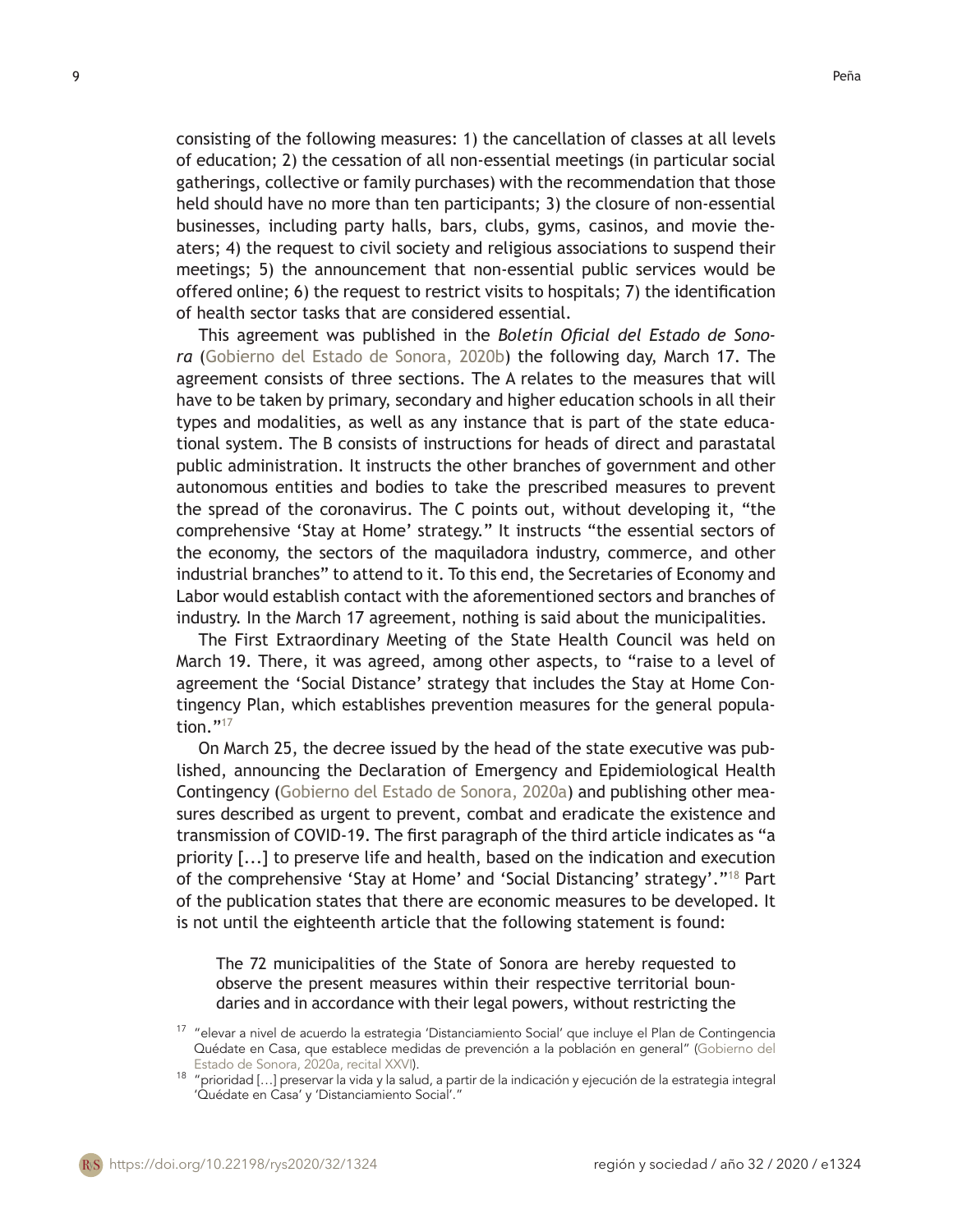individual guarantees contemplated in the Political Constitution of the United Mexican States and of [*sic*] the Political Constitution of the State of Sonora, since this is an epidemiological health contingency.<sup>19</sup>

When the agreement was published in the *Boletín Oficial* (Gobierno del Estado de Sonora, 2020a), four to five days had passed since the municipalities published their decision to apply the curfew; in other words, it had already been implemented one weekend earlier. Table 1 presents the main characteristics of the measures adopted by the municipalities.

| Municipality          | Date of<br>Measure | Restriction                                                        | Exceptions                                                                                                 | Sanctions                                                              |
|-----------------------|--------------------|--------------------------------------------------------------------|------------------------------------------------------------------------------------------------------------|------------------------------------------------------------------------|
| Nacozari de<br>García | March 20,<br>2020  | From Monday<br>to Sunday, from<br>8:00 p.m. to<br>8:00 a.m.        | Workers of Grupo<br>Mexico ("as long as<br>they justify it") and<br>people who need to<br>go to a pharmacy | They are not<br>mentioned                                              |
| Caborca               | March 20,<br>2020  | Friday, Saturday<br>and Sunday, from<br>10:00 p.m.<br>to 6:00 a.m. | When working<br>responsibility or<br>some kind of real<br>emergency is proven                              | Referral to Public<br>Security facilities<br>and possible<br>sanctions |
| Naco                  | March 20,<br>2020  | Monday to<br>Sunday, from<br>9:00 p.m. to<br>7:00 a.m.             | Carrying out<br>essential activities                                                                       | They are not<br>mentioned                                              |
| Santa Ana             | March 21,<br>2020  | Monday to<br>Friday, from 9:00<br>p.m. to 7:00 a.m.                | <b>Essential activities</b>                                                                                | They are not<br>mentioned                                              |
| Moctezuma             | March 22,<br>2020  | Monday to<br>Friday, from 9:00<br>p.m. to 7:00 a.m.                | Essential activities                                                                                       | They are not<br>mentioned                                              |

| Table 1. Characteristics of the Curfew in Five Municipalities in Sonora, |
|--------------------------------------------------------------------------|
| 2020                                                                     |

Source: own elaboration based on research.

Because they are not nearby municipalities (see Figure 1), the similarity in some elements of the measure is noteworthy. Among the elements in common is the way in which the measure is disclosed: through the city council's page on Facebook, which alludes to the appropriation that public administrations have made of this platform and that it is considered a broad and economical medium

<sup>&</sup>lt;sup>19</sup> Conmínese a los 72 municipios del Estado de Sonora, para que en el ámbito territorial de sus respectivas demarcaciones y en uso de sus atribuciones legales, observen las presentes medidas sin restringir las garantías individuales contempladas en la Constitución Política de los Estados Unidos Mexicanos y de [sic] la Constitución Política del Estado de Sonora, toda vez que se trata de una contingencia sanitaria epidemiológica (Gobierno del Estado de Sonora, 2020a).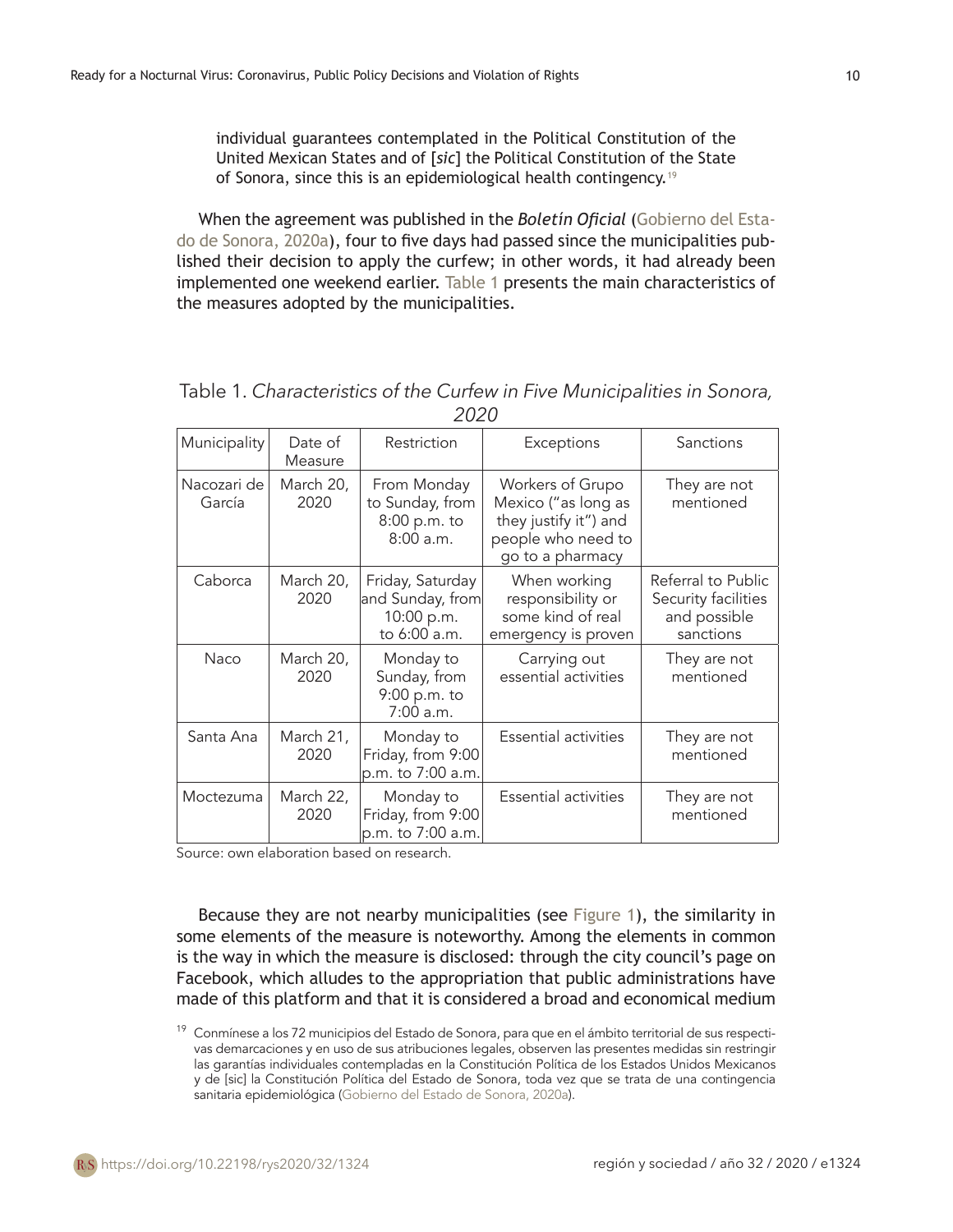$-112.0$  $110.0$  $1140$  $-108.0$ san Luis<br>Rio Colorad **New Mexico** BAJA HUAHUA **CALIFORNIA** Guires Glienie Legend Cities (pop. > 15 000 inhab.) Mexican Federal Highway 15 Highways **Selected Municipalities** State of Sonora U.S.-Mexico Border Municipal Division Mexico United States of America **SINALOA**  $-1140$  $-110.0$  $-112.0$ 

Figure 1. *Geographic Location of the First Five Municipalities that Decreed the Curfew*

Source: own elaboration with data from the Instituto Nacional de Estadística y Geografía (National Institute of Statistics and Geography) (2010, 2019a, 2019b).

to make the authority's determinations known; however, if the sensitizing concept of legal certainty is taken into account, it is a failure. Posts on platforms such as Facebook can be modified and there may be no control over the person responsible for providing the information. It remains to be discussed whether or not it is a discriminatory vehicle for publicizing the authority's determinations, as it is not known which segment of the population has access to that platform.

Another common element, based on what was expressed by the interviewees, is the position taken by the city councilors: support. Although not all municipalities acknowledged that this was a determination by the city council (in the case of Caborca there is express recognition that this was not the case), in accordance with the reconstruction of the cases, there were no dissenting voices against the proposal or the implementation of the measure. On the contrary, although they were from different political parties, the councilors of the municipalities under study supported the measure.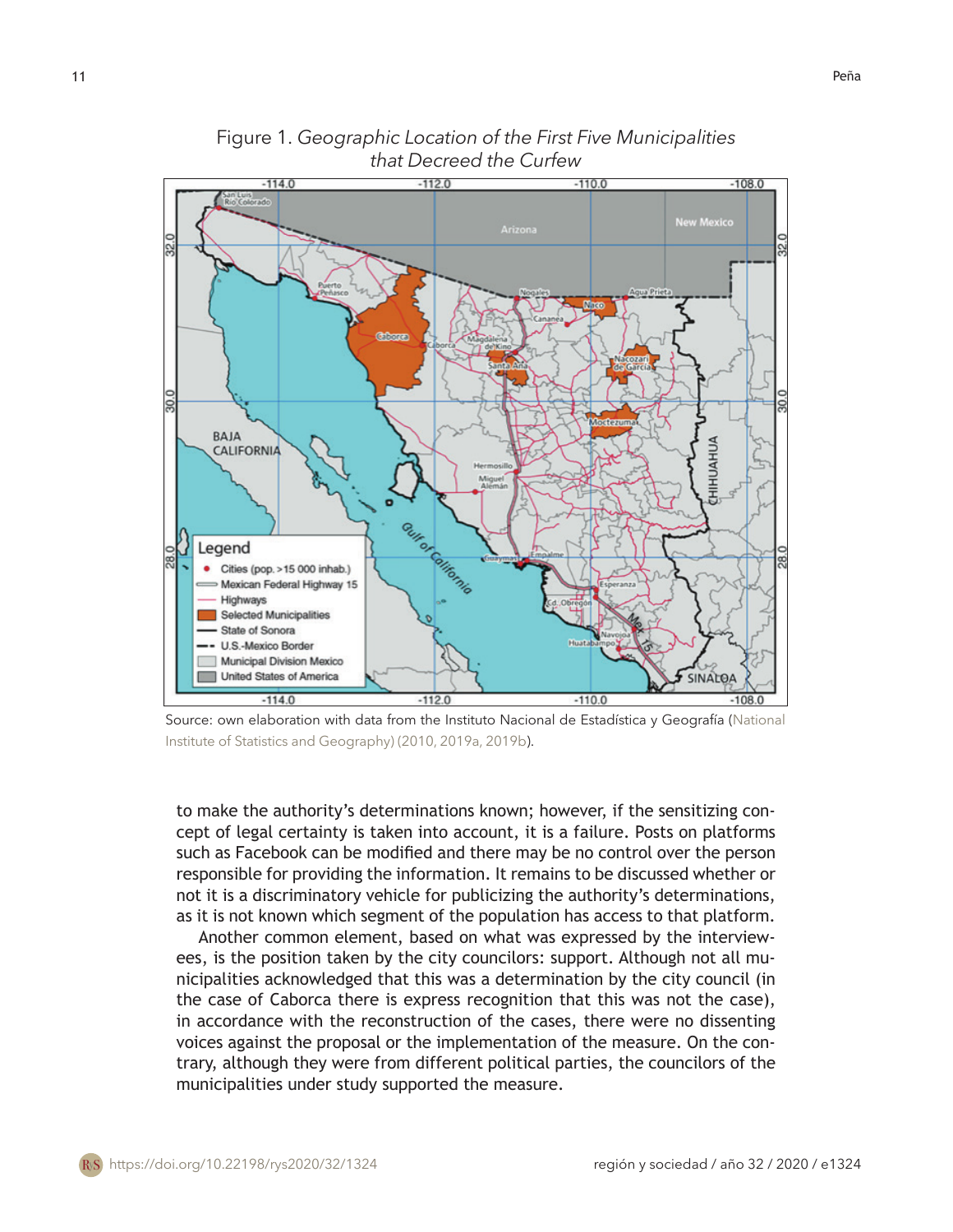gue that the external provisions and recommendations are the justification for implementing the measure. Both in the interviews conducted and in the videos available on social networks, reference is made to the Stay at Home Program, the recommendations of the state government, and even those of the federal government. This is different from reality: although the strategy mentioned exists, its measures did not include reducing the mobility of people at night or on weekends. Apart from the above, there are no other elements in common.

The population range of the municipalities goes from a little more than five thousand people to ninety-five thousand inhabitants. Only two of the five municipalities are border ones (so the argument of risk of contagion due to proximity to Arizona, as stated in Naco, could not be shared). Nor were the same procedures followed in making the decision, although it can be seen that in the cases of Santa Ana and Moctezuma, the last two to make the determination, legal support was sought.

The political element, seen in the sign of the coalition (2018 elections) that proposed the person who serves as mayor, does not offer homogeneous elements either, since there are administrations of the Por Sonora al Frente (For Sonora on the Front Line) coalition, integrated by the National Action Party (Partido Acción Nacional, PAN) and the Party of the Democratic Revolution (Partido de la Revolución Democrática, PRD) (Nacozari de García); the Juntos Haremos Historia (Together We Will Make History) coalition, made up of the Labor Party (Partido del Trabajo, PT), the National Regeneration Movement (Movimiento Regeneración Nacional, MORENA), and the Social Encounter Party (Partido Encuentro Social, PES) (Caborca); the one formed between the Institutional Revolutionary Party (Partido Revolucionario Institucional, PRI), the New Alliance Party (Partido Nueva Alianza, PANAL), and the Ecologist Green Party of Mexico (Partido Verde Ecologista de México, PVEM) (Naco); the Todos por Sonora (All for Sonora) coalition, integrated by the PRI, PVEM, and PANAL (Moctezuma and Santa Ana).

According to the information provided by the State Secretary of Health (response to the request for information, official letter SSP-UT/2020/00035), health jurisdictions II and III (where the municipalities under study are located) coordinated various information meetings, managed equipment to strengthen the capacity of the buildings that would be used to provide care to those likely to be infected, supported the rural population and day laborers, and formed (specifically in Moctezuma) a Municipal Contingency Coordination Committee. Nothing about the curfew. The following are the particularities of the cases.

### Nacozari de García

The municipality of Nacozari de García occupies less than 1% of the land area of the state of Sonora. Due to its irregular shape, it borders the municipalities of Fronteras, Agua Prieta, and Bavispe to the north; Bavispe, Bacerac, and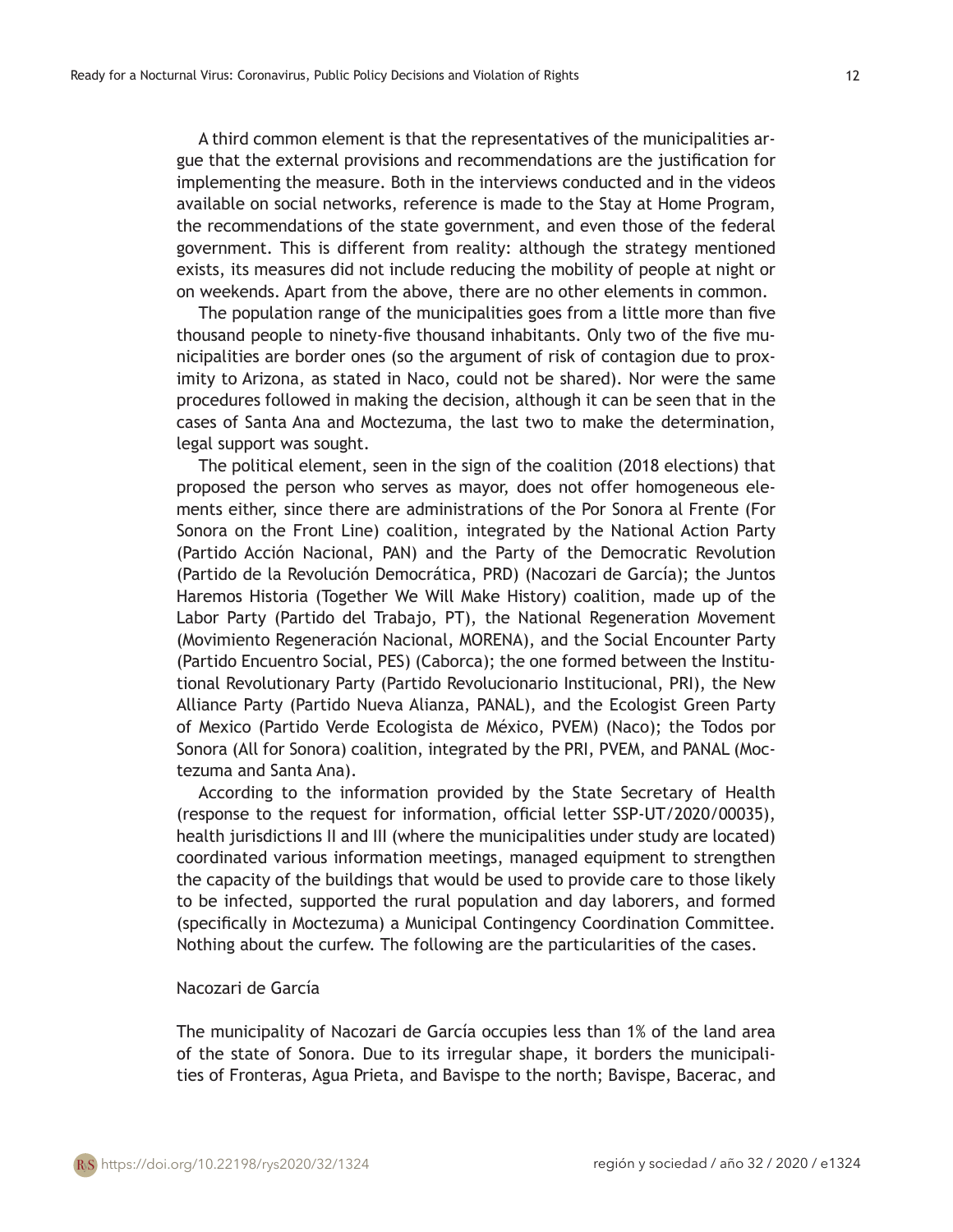Villa Hidalgo to the east; Villa Hidalgo and Cumpas to the south; and Cumpas, Arizpe, Bacoachi, and Fronteras to the west. The population of this municipality was estimated at 14,319 people in 2018 (Sistema de Información Estadística del Estado de Sonora [SIIES], 2020).

As for the formation of the current municipal administration, in the 2018 electoral process it had the participation of 64.61% of the electoral roll, estimated in 10,017 people. The winner was María Juana Romero, who headed the formula of the Por Sonora al Frente coalition, made up of the PAN and the PRD. Of the five positions in the city council, three were held by the Por Sonora al Frente coalition, one by the PRI, and one by the independent candidate for mayor, Raymundo Arias Galindo (Instituto Estatal Electoral de Sonora [IEES], 2018).

This was the first city council to issue a curfew. The following weeks after the decision was taken, the telephones of the city council were not answered at any time and the official website of the municipality (www.nacozari.gob.  $\text{mx})^{20}$  did not show any information about the measure taken. Another means of communication, the Twitter account (@gobdenacozari), was last updated on November 26, 2018, two months after the account was created.

Decisions were made known through the Facebook page (@gobdenacozari). On March 18, 2020, through a video (Gobierno Municipal de Nacozari de García, 2020a), the municipal president announced the suspension of permits to hold events and the implementation of citizen contact programs, alluding to the fact that "the preventive recommendations of the health authorities" were being followed.

A day later, on March 19, on the same platform, an image was published indicating that the public would be served by telephone and by email, from nine in the morning to one in the afternoon. That same day, in a video broadcast live (Gobierno Municipal de Nacozari de García, 2020b) on the same platform, the municipal police commander announced the decision of the city council to "sound the sirens of the Cerro<sup>21</sup> from ten o'clock at night to let people know that they should not walk on the street." The video shows the municipal president correcting the time. And the commander changes what he said: "From eight o'clock at night." The municipal president completes the message: "From eight to eight." And the commander completes his message by repeating the schedule. He adds the information about who is exempt from the measure: the workers of Grupo Mexico ("as long as they justify it") and people who have to go to a pharmacy. The message is posted on the Facebook platform but, in terms of legal certainty, the information published in this medium can be modified or deleted at any time.

An analysis of the rationality of the decision cannot be sustained in technical terms because it is political. This can be seen in the way it is communicated:

<sup>&</sup>lt;sup>20</sup> Visited on March 23, 2020.

 $21$  Reference to the Cerro de la Virgen, a geographical feature in the form of an elevation located in the southern section of the municipal capital.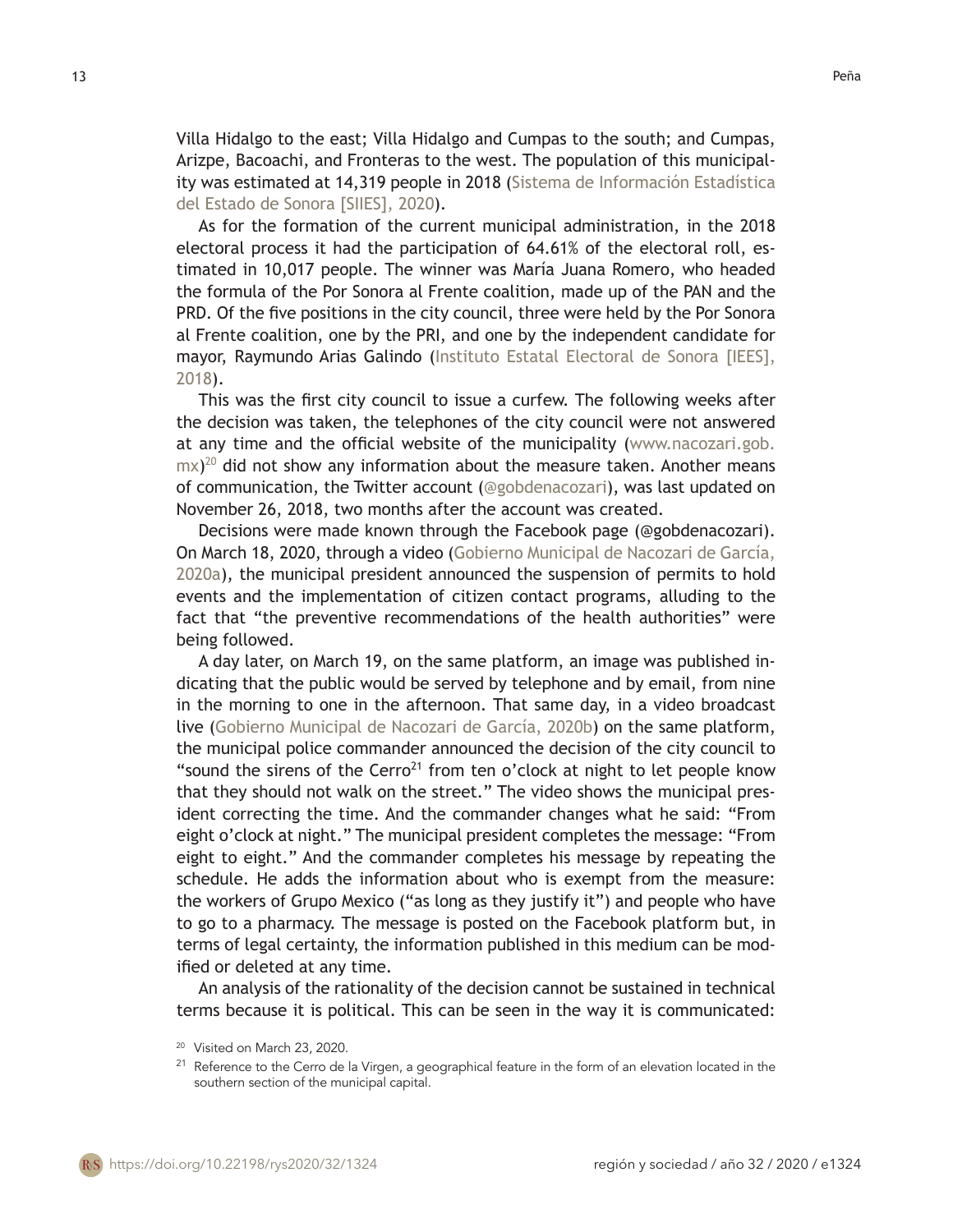in the video the mayor is seen standing up and being escorted by the representatives of the different corporations. At the table where the city council is sitting, the councilors are approving and accompanying the message being given. The commander, a public servant who is granted the use of his voice, was not clear about the time at which the measure would begin. The corporations are endorsing and replicating a decision; the mayor has the leadership. In this case, a health emergency is alluded to, but it is not the formal authorities indicated in the law that make the decision because, as already mentioned, the LGS indicates that the emergency measures "can only be ordered or executed by the Secretary of Health and, where appropriate, by the governments of the states. $12<sup>22</sup>$  Therefore, the participation of the municipalities is subordinated to the agreements that they enter into with the governments of the respective states according to article 403 of the same law. In principle, it is the Secretary of Health or the local health councils, by means of agreements, that must make the decisions.

### Caborca

Caborca is a border municipality and the main city is located 137 miles from the crossing through Nogales to the United States. The estimated population in 2018 was 95,363 people (SIIES, 2020). In the 2018 elections, with the participation of 48.65% of the electoral roll (62,598 people), the winning formula was led by Librado Macías González, promoted by the Juntos Haremos Historia coalition, formed by the Labor Party, MORENA and Social Encounter. Six councilors from the winning coalition, one councilor from each of the participating parties (PAN, PRI, Citizens' Movement [Movimiento Ciudadano], PANAL) and one councilor representing the original population of the Papagos (IEES, 2018) made up the city council.

On its Facebook page (@ayuntamientocaborca20182021), on March 20, 2020, the city council published the following message:

To the community of Caborca:

As a way of reinforcing in our community the "Stay at Home" social isolation program, promoted by the state government through the Secretary of Health in the face of the coronavirus pandemic contingency, the municipal president Librado Macías González has ordered a ban on the movement of vehicles and people at night during the weekends from today until April 20. Thus, the circulation of vehicles and people is restricted on Friday, Saturday, and Sunday from 10:00 p.m. to 6:00 a.m., with the warning that people who have no justification and are caught in the streets by the Municipal Police may be referred to the Public Security facilities, with possible application of sanctions. It should be clarified that the circulation of vehicles and people will be allowed as long as

 $22$  "[sólo] pueden ser ordenadas o ejecutadas por la Secretaría de Salud y, en lo competente, por los gobiernos de las entidades federativas" (Cámara de Diputados, 2019b, article 403).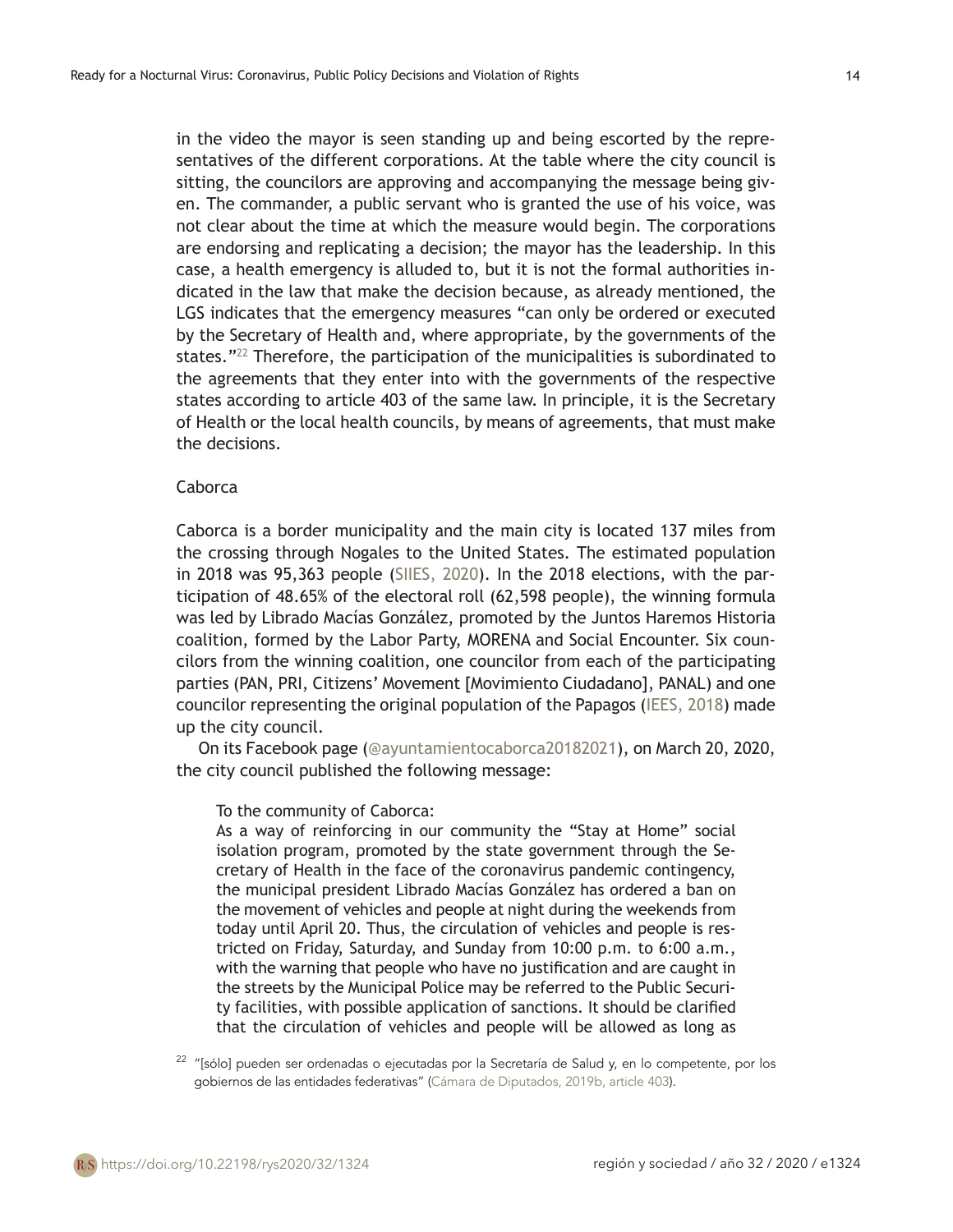they prove that they are coming to fulfill their work responsibilities and/ or some kind of real emergency.<sup>23</sup>

The decision "was not specifically a city council agreement, it was not in a city council session. It was at the conclusion of an extraordinary meeting to discuss matters of this emergency, the mayor talked with the councilors and they agreed to give him full support" (Cabrera Andrade, 2020). And the matter did not stop there. After the first weekend, it was decided to extend the measure for the rest of the week, "because as young people are without responsibilities, it is the same for them if it is the weekend or on weekdays" (Cabrera Andrade, 2020). The decision was based on two arguments: first, the results they considered positive:

On the second night, Saturday night, there was a person who was arrested. A woman, by the way. She was on the street, with no cause [*sic*] to justify being on the street. And it turns out that she even had an arrest warrant when she was put into the system. She had an outstanding warrant, so it was enforced. (Cabrera Andrade, 2020)

The second argument is the acceptance that the authority perceives of the measure: "there have been surveys. It was a local medium. Ninety percent of the people are in favor of the restrictions that are being imposed here" (Cabrera Andrade, 2020). He refers to the *Albertico Noticias* website, a local news and advertising site, in which citizens were asked about the measure, and the results they published were those that the authorities took into account.

In order to justify the decision to implement the measure, the official interviewed said in the first instance that he was working "in accordance with the recommendations of the state government, through the Secretary of Health [...], [in] the program called Stay Home" (Cabrera Andrade, 2020). But later he acknowledged that

The Secretary [of Health] is not exactly proposing a curfew. But here, in the periodic meetings they have with personnel from the Secretary of Health, the Coordination of Health Risk, municipal agencies such as Civil Protection or Public Security saw that it was convenient to apply this type of measure because here young people meet, at night, especially to consume, to drink [alcohol]. And, well, these are meetings of

<sup>23</sup> A la comunidad de Caborca:

Como una forma de reforzar en nuestra comunidad el programa de aislamiento social "Quédate en casa", que promueve el gobierno del estado a través de la Secretaría de Salud ante la contingencia por la pandemia de coronavirus, el presidente municipal Librado Macías González, ha ordenado prohibir la circulación vehicular y de personas por las noches durante los fines de semana desde el día de hoy y hasta el 20 de abril. De este modo queda restringida la circulación de vehículos y personas los días viernes, sábado y domingo en horario de 10:00 de la noche a 6:00 de la mañana, bajo la advertencia de que las personas que no tengan alguna justificación y sean sorprendidos en las calles por la Policía Municipal podrán ser remitidos a las instalaciones de Seguridad Pública, con posible aplicación de sanciones. Cabe aclarar que la circulación vehicular y de personas será permitida siempre y cuando comprueben que acuden a cumplir con sus responsabilidades laborales y/o de algún tipo de emergencia real. (@ayuntamientocaborca20182021)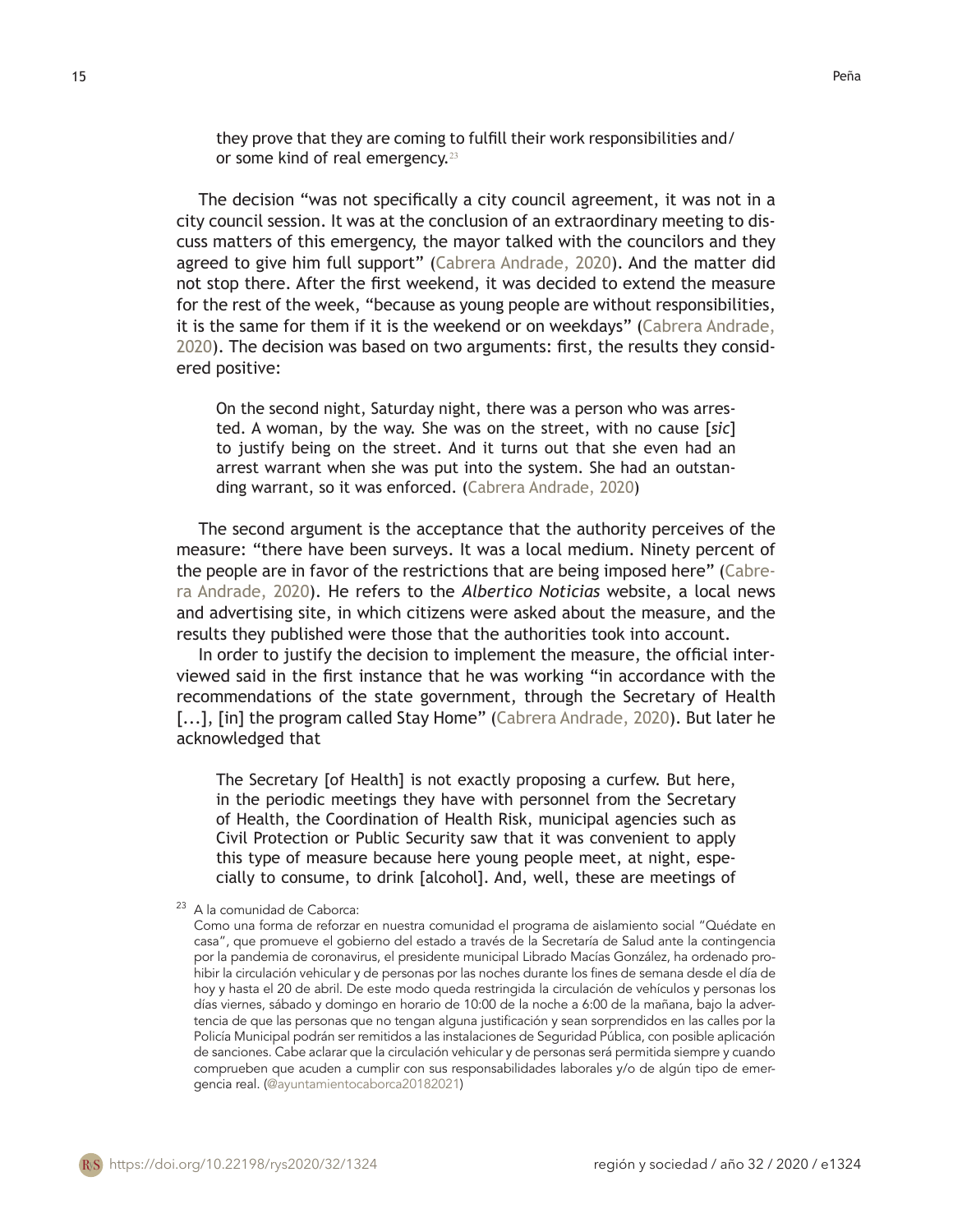more than ten people and that is contrary to the Stay at Home Program. (Cabrera Andrade, 2020)

The person in charge of updating publications on the city council's Facebook page offered the following justification for implementing the measure: "Because the weekend is when more idle people are out on the streets" (Ayuntamiento de Caborca 2018-2021, 2020).

There is no causal link between the measure implemented and the problem to be solved, and it does not matter. In this case, the measure is taken without formality, without documentation, without the validity of any city council session (where, according to the rules, there is no power to do so either). After a weekend, following the same mechanism, the measure is extended. From being a measure for weekends, it extends to the entire week.

#### Naco

Naco is a border municipality with the United States. The estimated population in 2018 was 7,123 people (SIIES, 2020). In the 2018 elections, the formula headed by Andrea Celeste Ramos Erivez–in a common candidacy, decided between the PRI, PANAL, and PVEM–was the winner. From the nominal list, 66.6% of the 4,602 people that make it up went to the polls. The city council was composed of three positions under the same formula as the mayor, one for National Action and another for MORENA (IEES, 2018).

The official website of the municipality (www.ayuntamientodenacosonora. gob.mx)<sup>24</sup> was not used to inform the decision on the measure. The page, in general terms, was not updated when it was visited in March 2020. The information included in the sections on the Presidency and Social Communication, which could be used to provide information on the decision, had last been modified on May 20, 2019.

On the Facebook platform page (@H.AyuntamientodeNaco) it was, as in the other cases, where the administration made its decision known. This is an image with the heading "Official Statement"; the document is signed by the municipal president and has no other date, only that which the platform automatically assigns to the publication. There it reads:

To the population in general and with strict adherence to the recommendations of the State Government, the Secretary of Health, Civil Protection and the H. City Council of Naco, Sonora; the following action has been determined [...] Curfew [...] starting today, March 20 to April 20, emphasizing that it will not be possible to move around the municipality to carry out non-essential activities from 9:00 p.m. to 7:00 a.m.  $[...]^{25}$ 

<sup>&</sup>lt;sup>24</sup> Visited on March 23, 2020.

<sup>&</sup>lt;sup>25</sup> A la población en general y con estricto apego a las recomendaciones del Gobierno del Estado, la Secretaría de Salud, Protección Civil y el H. Ayuntamiento de Naco, Sonora; se ha determinado la siguiente acción […] Toque de Queda […] dando inicio el día de hoy 20 de marzo al 20 de abril, haciendo hincapié que no se podrá circular por el municipio para realizar actividades no esenciales en horarios de las 21:00 horas a las 7:00 horas […] (@H.AyuntamientodeNaco)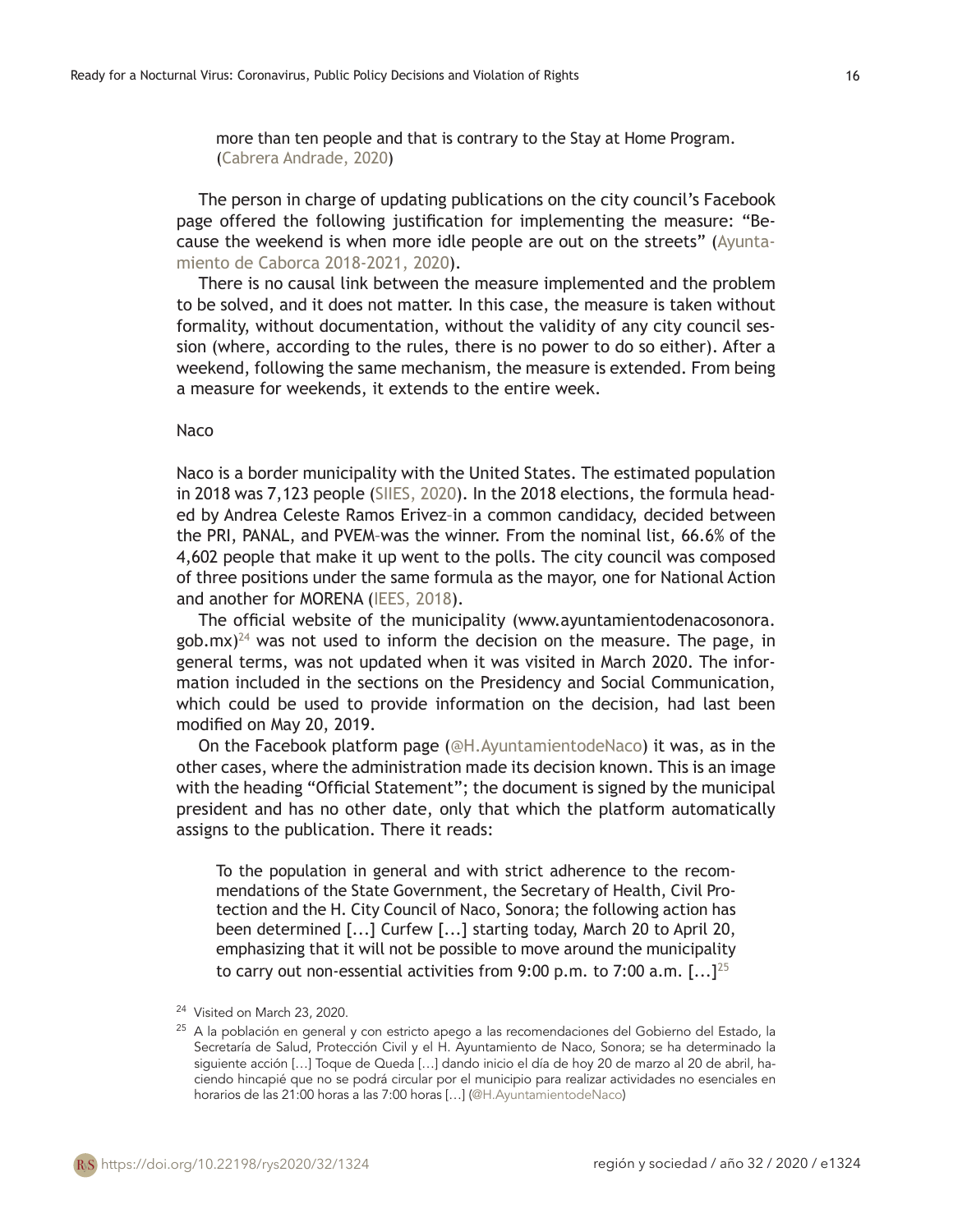The public servant who was interviewed emphasized what he considers to be the legal backing for the decision: "A city council meeting was held and the measure was taken based on the articles of the Health Law, articles 272, 273, 280, and 281. They are articles, if you read them, very simple" (Madrid Hernández, 2020).

The main argument for implementing public policy was to follow the recommendations of the state government: "Recommendations of the state government, Health, Civil Protection began to be made to the people to stay in their homes [...] but people do not listen, to tell you the truth" (Madrid Hernández, 2020). As in other cases, the consumption of alcohol by the population seems to be a strong reason: "We are preventing them from walking around, from drinking alcoholic beverages on the street, we are keeping the boys off the streets. This is what is being prevented" (Madrid Hernández, 2020).

Later in the interview, the informant reveals two additional arguments: the behavior of minors and the fact that from the United States people cross the border in search of food and cleaning supplies, which would increase the risk:

We found out that there are a lot of young people on the street, because maybe the parents have to work. Based on that, this measure had to be taken [...]. We are here on the border with the United States and part of the very high outbreak is in Arizona, so we are a much higher alert spot than the other municipalities in the state of Sonora [...]. Yes, there was a lot of influx of Americans to buy medicine in pharmacies [...], even to carry groceries, because in the United States there is a shortage of potatoes, beans, toilet paper, cleaning supplies. (Madrid Hernández, 2020)

The informant's description of Arizona does not match official U.S. data. With information from the Arizona Department of Health Services (www.azdhs. gov), the Centers for Disease Control and Prevention (CDC, 2020) indicated that the number of cases of the disease was 401 and that most of them were located in Maricopa County (251). The neighboring county of Naco, Sonora, is Cochise, where one case was reported on March 25, 2020. Positive cases in Arizona at that time were not comparable to, for example, those reported in California (2,532 cases).

The absence of precise data did not prevent the informant from following the narrative: "Here, the city hall is two blocks from the U.S. border gate. So, the Americans are walking across and the shops are in these two blocks. There are some pharmacies, some grocery stores [...] It is something very noticeable [the increase of Americans in the city]. You immediately identify the American people" (Madrid Hernández, 2020). And he takes up the reasons for concern about the border crossing from Arizona to Naco: "Frankly, the federal government has not come forward; it has not given any indications, any precautionary measures at the border. The border is freely accessible from there to here, but not from here to there. Mexicans already have restricted access" (Madrid Hernández, 2020).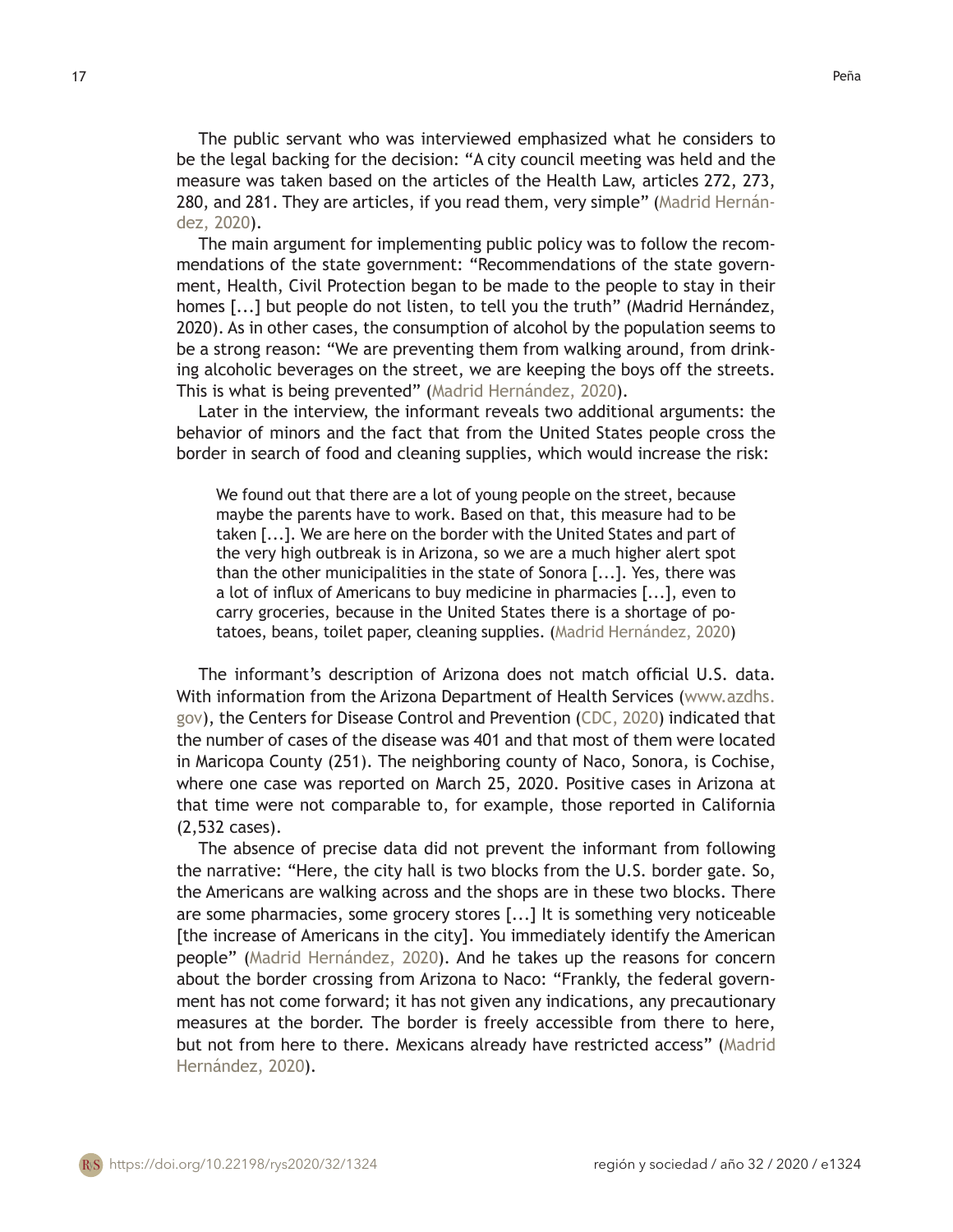The public servant has doubts about the effectiveness of the measure. The main cause is the lack of collaboration from other municipalities in the terms already assumed by the municipal administration to which he belongs:

We had a point of discussion yesterday as a city council. For example, we implemented it [the curfew], but Agua Prieta and Cananea did not. So, the municipality of Naco is supported by many activities of these municipalities; that is, our people go there daily because they work in maquiladoras in Agua Prieta or in the mine in Cananea. So, yesterday we were saying, we are doing our part. But in other municipalities we don't see any intention of implementing prevention actions. There are no signs of support or solidarity from these municipalities. (Madrid Hernández, 2020)

#### Moctezuma

Moctezuma is a municipality located in the center of the state of Sonora. In 2018 it had a population of 5,240 people (SIIES, 2020). In the 2018 elections, the formula promoted by the Todos por Sonora coalition, made up of the PRI, the PVEM, and the PANAL, headed by Adriana Sepúlveda Rodríguez, was the winner. Of the five positions for the city council, three were occupied by the Todos por Sonora coalition, one by the PAN and one by MORENA. Participation in these elections was 72.97% of the electoral roll (IEES, 2018).

On March 22, an official statement was published on Facebook, announcing a curfew for the period from March 22 to April 20, 2020, from 9 p.m. to 7 a.m. It will be announced "by the sound of the Parish bells [...] as the only warning. With this, it is expected that people who do not have essential activities will remain in their homes."

The main public policy argument is no different from the other cases and is also unrelated to the problem to be solved. When explaining the measure, as in the other cases, precise population groups and behaviors that are intended to be inhibited are mentioned, without being able to identify the relationship with the spread of the coronavirus:

Those strategies were taken from nine at night to seven in the morning because that is when many of the young people, whether on Friday, Saturday or Sunday, start going out, going for a stroll and hanging around. And, well, that causes many of the teenagers to say, "It's going to be okay." And this makes young people more aware that they must take care of themselves. (Sepúlveda Rivera, 2020)

The difference between this case and the previous ones is that this document does indicate a legal basis: the Health Law for the State of Sonora, articles 272, 273, 280, and 281, and it adds the agreement 12/2020 taken in an Extraordinary Session of the city council.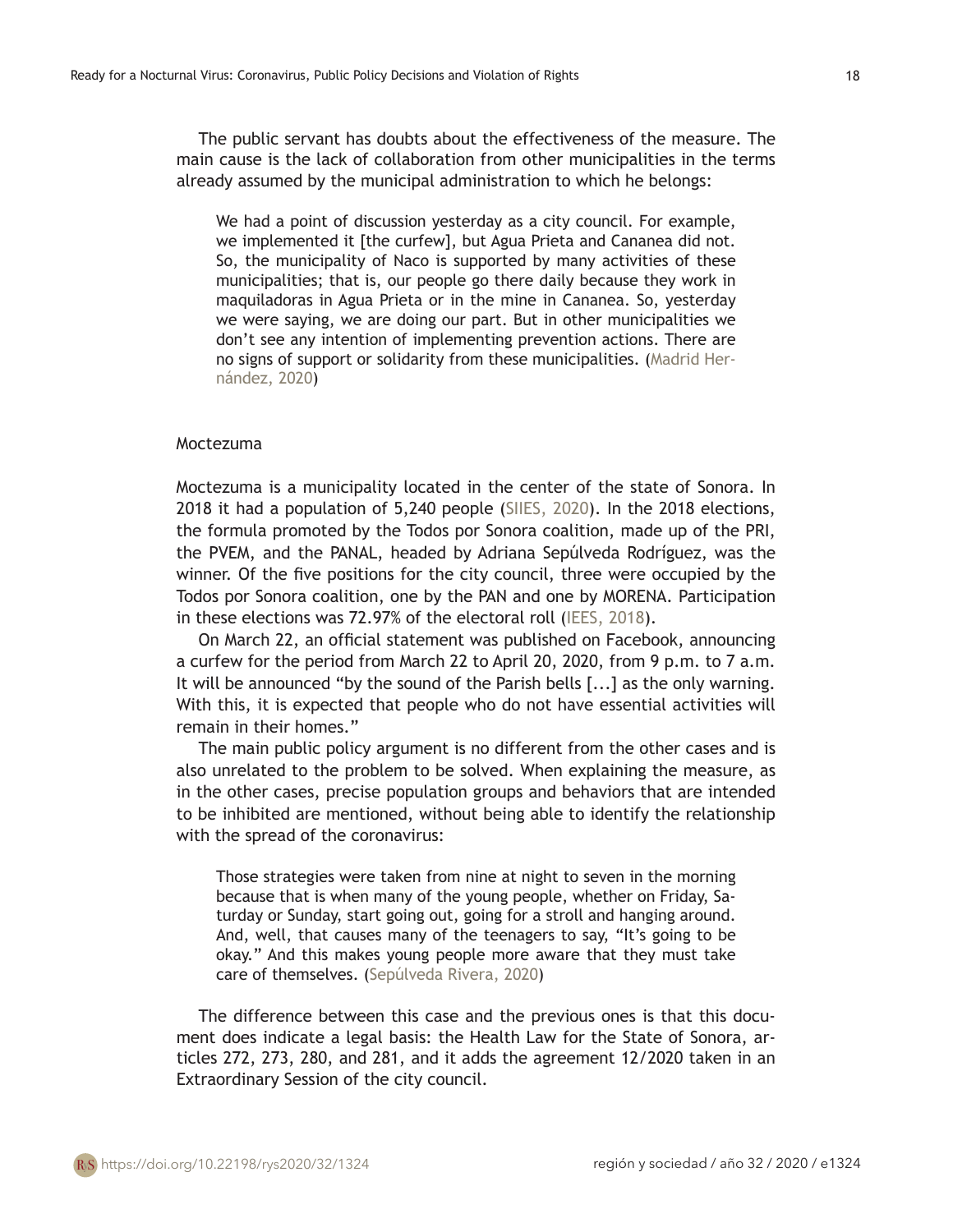The mayor defended the measure taken: "It was a unanimous decision by the city council, which is the highest authority in a municipality [...]. It is one of the strategies that, according to the mayor and the city council, which is the maximum authority, we took in order to have the people protected at home" (Sepúlveda Rivera, 2020). The decision was made according to the Law, she commented. "They say that only the president of the republic can authorize it [the state of emergency]. But if we resort to the [Health] Law, it is like a support that they also give us to protect, in case of a disaster or insecurity, the citizens of a municipality" (Sepúlveda Rivera, 2020).

She described how the decision was based on similar practices adopted in other municipalities to tackle the problem of insecurity:

In other municipalities, as was the case with insecurity in the past months, many of the municipalities took the curfew as a strategy to protect families from organized crime. It was to keep the whole municipality safe [...]. Other municipalities in the high mountains, Huachineras and elsewhere, already had curfews. It never affected anything [...]. And since all of this came about, the coronavirus, we took that strategy as well to protect, more than anything, our young people. (Sepúlveda Rivera, 2020)

If according to known experience the curfew did not affect anything, in this municipality nothing would have to happen either. In fact, the strength of the measure is based on the recognition of what in the municipality would be an intellectual elite:

The entire municipality has accepted it well. There we have the University of the Sierra. Teachers who have masters and doctorates are seeing it very well. They have congratulated us as a city council. As one of the strategies that the people have supported the most until today. They thought it was good. At night no one is seen driving around or parked in any of the tourist parts of the municipality. (Sepúlveda Rivera, 2020)

### Santa Ana

Santa Ana is located in northern Sonora, but it does not have a border with the United States. In 2018, it had an estimated population of 18,071 people (SIIES, 2020). As for the elections, the 2018 process had the participation of 58.98% of the 12,646 people on the electoral roll. In the municipality, the proposal of the Todos por Sonora coalition, made up of the PRI, the PVEM and the New Alliance Party, was the winner. Javier Francisco Moreno Dávila was the candidate for mayor. Of the five positions in the city council, three were occupied by members of the Todos por Sonora coalition, one by the PAN and one by MORENA (IEES, 2018).

On Facebook (@ayuntamientodesantaana), a picture was published on March 21 indicating the curfew. There it is reported that it is issued following the rec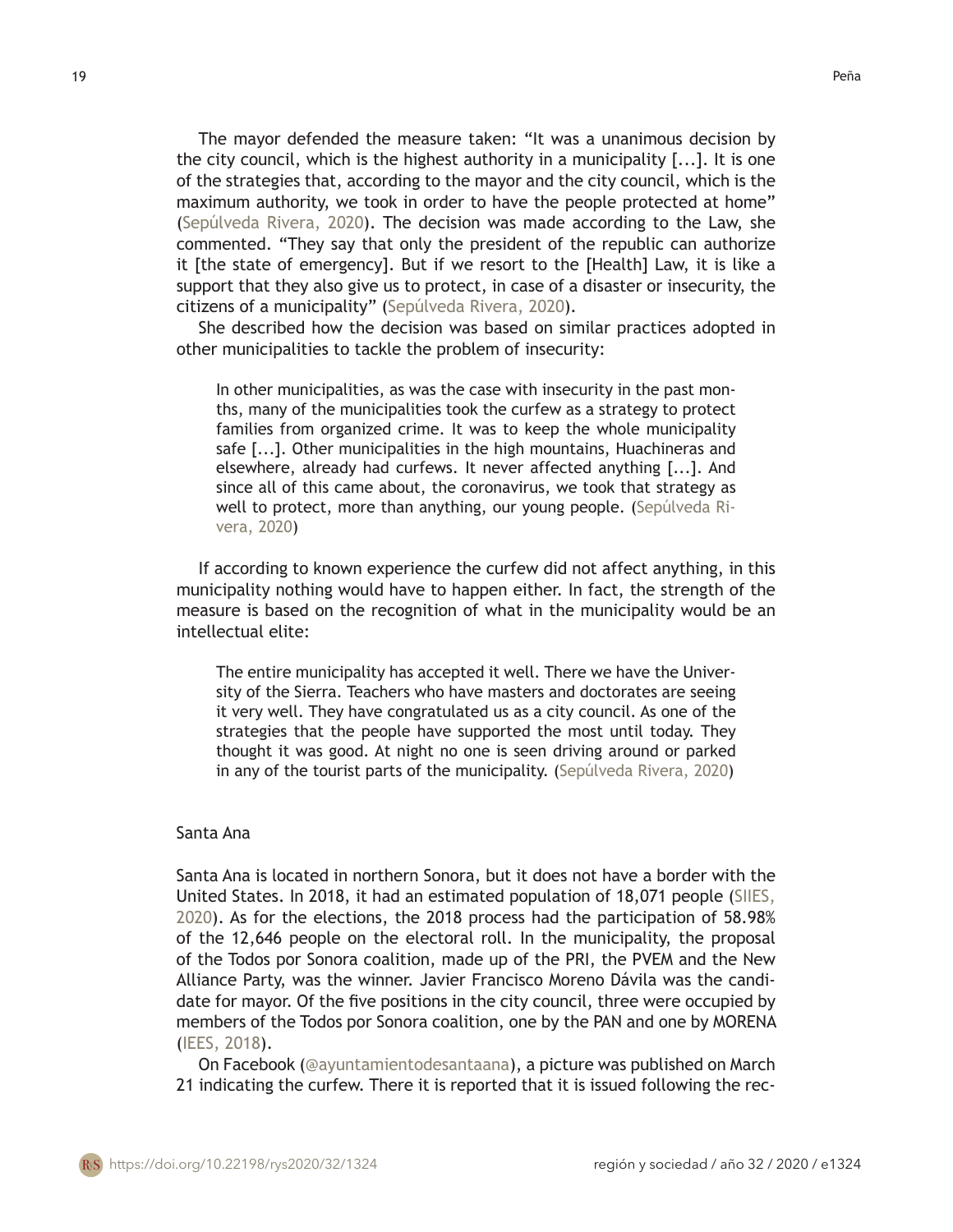ommendations of the mayor and the state government authorities. This measure would be effective from that day until further notice, from 9:00 p.m. to 7:00 a.m.

As to whether they had received any suggestion or indication from the Secretary of Health in Sonora or from any other authority, the response was forceful: "The truth is no" (Moreno, 2020).

The main argument for carrying out public policy has similarities with the other cases:

Unfortunately, what happens is that we are very reckless and we believe that it will not happen to us. And taking into account that people were not considering the measures that we should take, well, we put a halfway curfew in place: we are not going to arrest anyone walking around; rather we go and tell them, we suggest them to go away. (Moreno, 2020)

At the city council, where the curfew was proposed, the reaction was favorable: "Everyone understood. They understood that it is an emergency measure. As I say, it is not a military thing. But people are still on the street, they are not understanding it" (Moreno, 2020).

# **Findings and Conclusions**

After the five municipalities mentioned here made the decision to apply the curfew measure, others replicated it. Trincheras made the decision on March 23. In a joint statement with eight municipalities along the Sonora River (Ures, Arizpe, Banámichi, Huépac, Aconchi, Baviácora, San Felipe de Jesús, and Bacoachi), they announced their decision on March 24. As of April 1, in the most populated cities of the state–Hermosillo and Ciudad Obregón–the municipal authorities deployed the strategy of inviting people to stay at home from 6:00 p.m. to 6:00 a.m. Two months later, 21 of the 72 municipalities did so as well.

On May 12, the State Commission on Human Rights (CEDH) announced the end of a conciliation and mediation process through which it was agreed to "nullify the so-called curfew" (CEDH, 2020). In its official statement, the CEDH determined that these practices were contrary to human rights.

In the journey through the decisions made in exceptional contexts, the following reflections are presented as findings:

#### *1. On Political Rationality, Illegality, and Acceptance*

The so-called curfews (understood as states of emergency) have no legal basis, since neither the city councils nor the mayors have the power to decree them. As instruments of public policy, legislation was interpreted in accordance with the need created by the situation. In Sonora, in the face of what was happening with the spread of the coronavirus, cases were presented that served as an example and inspiration for other measures and other municipalities. Within the state, it was not until two months later, thanks to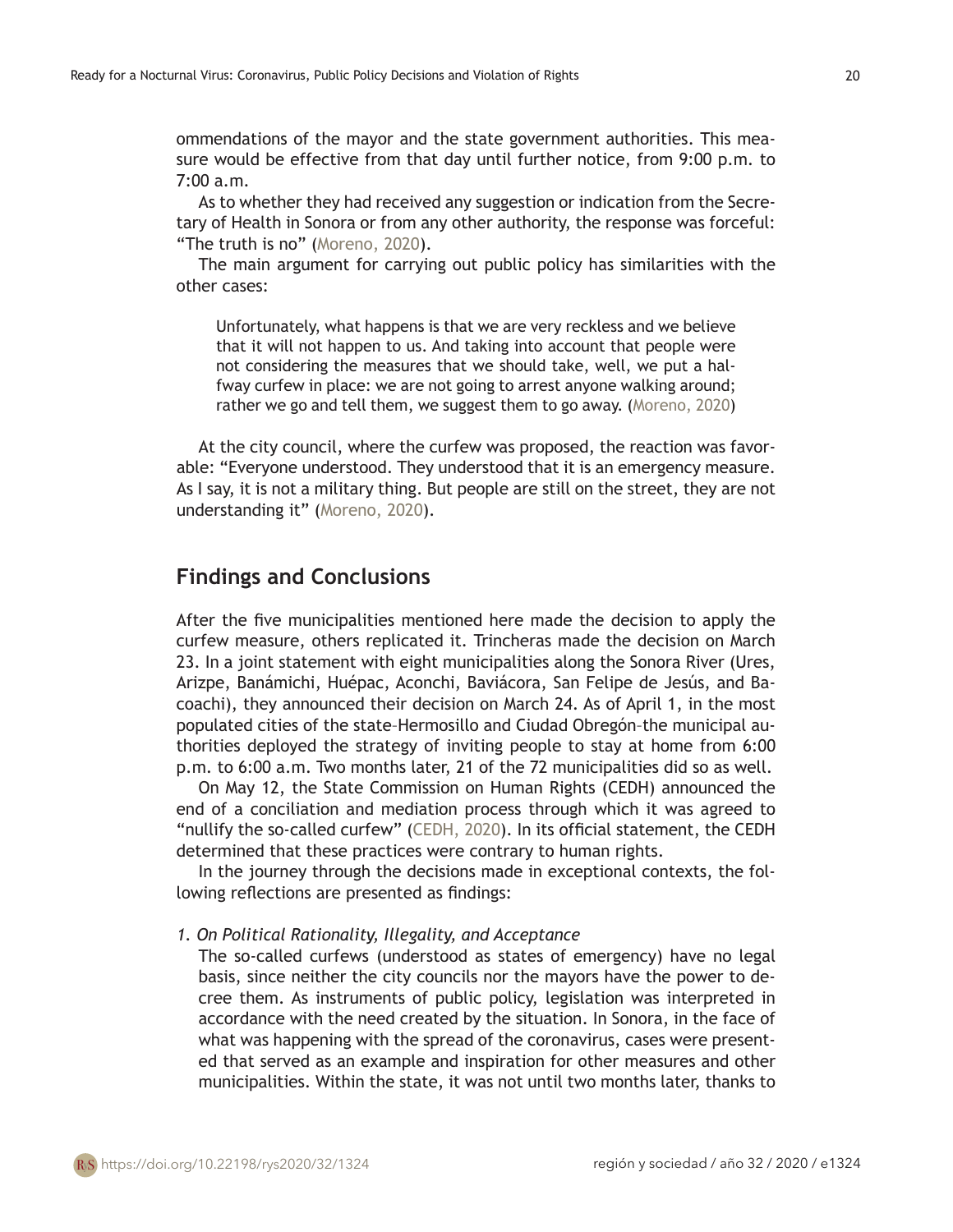the intervention of the State Commission on Human Rights, that a position against the measures became apparent.

 Permissiveness of illegal elements undermines the rule of law. Among the experiences that were narrated, one of the "achievements" stands out: the execution of an arrest warrant against a woman who was on the street without justification, in the understanding of the representatives of the law, duly. In the face of this, there is also a lack of institutional mechanisms that are attentive to what may be happening while the measure is being applied. Apart from the intervention of the State Human Rights Commission, there is no known procedure for detecting human rights violations committed during the period of the extraordinary measure.

### *2. On the Use of Nearby and Known but not Applicable Resources*

In the study, it was mentioned that some actors knew the measures applied in other municipalities to deal with insecurity, that is, that in the decisions taken to address a health issue, the experience accumulated in the neighboring municipalities was considered (as a reference, as a precedent), even if it had been implemented with different objectives. This could partially explain why the measure identified as a curfew was applied and was determined to be temporary at night and on weekends.

Recognizing the good intentions of the administrations under study, it should be pointed out that the limitations on the capacity for innovation (together with other factors such as the difficulty in interpreting rules or understanding the replicability of measures implemented in other contexts) led to the use of nearby and known resources, but not applicable, infringing (or putting at risk) the sphere of the population's human rights.

# *3. On Causal Decoupling, the Argument of Emergency,*

### *and Symbolic Communication*

From a public policy perspective, government intervention is justified when a causal relationship between action and expected change can be established (in extreme cases, even in a minimal way). In other words, the use of public resources is only understood when government action can be identified with a change (in the desired direction) that can be achieved through that intervention. This is not observed in the cases studied.

 The virus does not spread exclusively at night or during weekends. There is no way to sustain the causal relationship between the action (curfew, at night and on weekends) and the expected change (decreased spread of a virus). In the cases studied, on the contrary, another intention of the authorities is observed: to reduce consumption of alcohol.

 In the cases studied, however, decoupling must be understood in the face of the argument of emergency, a situation that is not explored in the public policy literature. Here, the lack of a causal relationship between action and expected change may not be understood, or may not even be important. Emergency (associating the risk of death with the spread of the disease) makes it possible to justify government action even in the absence of a causal relationship.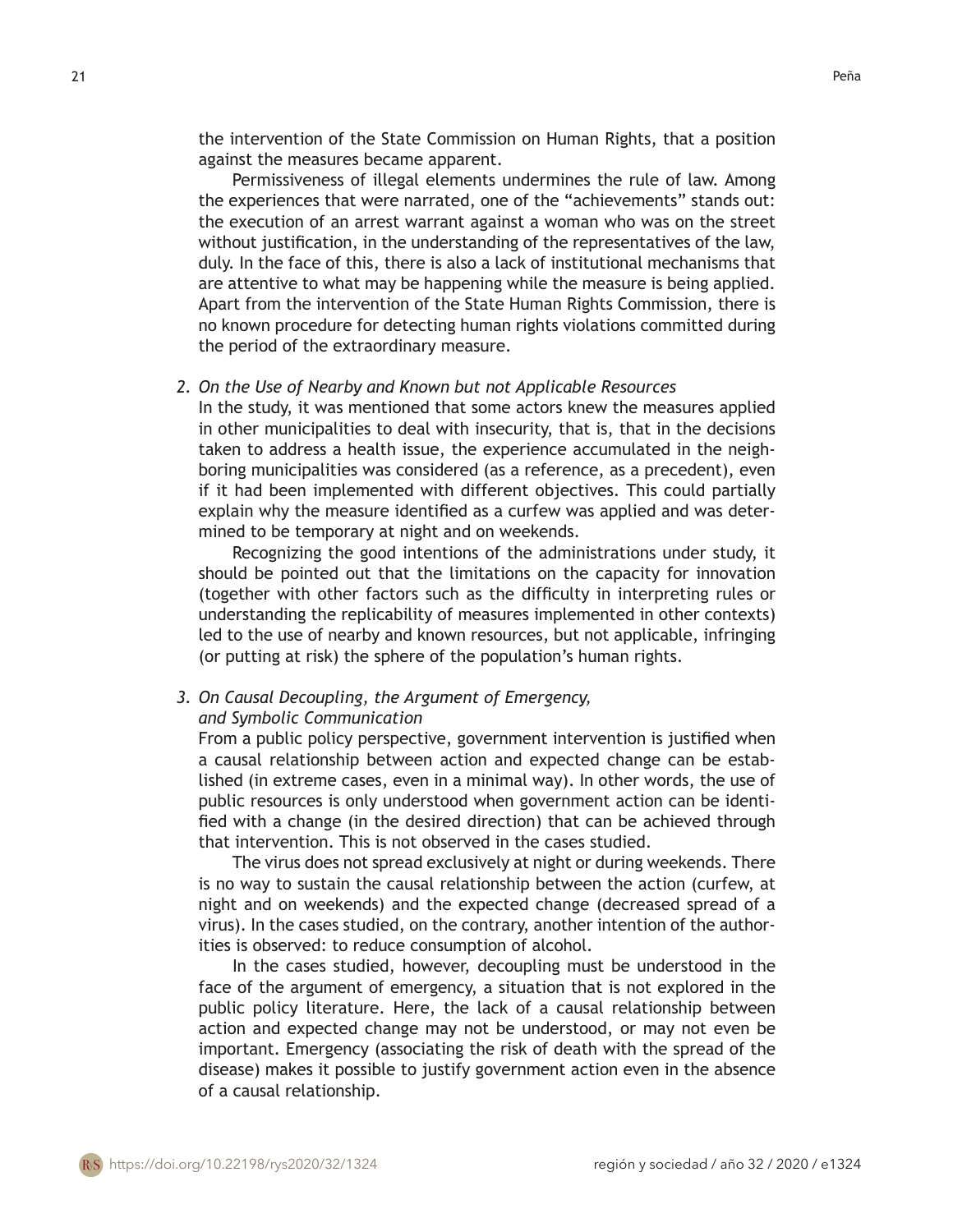In this vein, an analysis of the rationality of the decision from a public policy perspective would have limited results. The measures implemented are political, not technical, and the use of symbols reinforces their relevance even if they lack legality or arguments.

*4. On Legitimate Support in the Absence of Evidence and Argument* The rationality of technical decisions in public policy must privilege the use of evidence (decisive evidence), information (data processing and its clear communication) and argument (demonstration of a proposition as a consequence of the concatenation of discursive elements, information and evidence).

In the cases studied, it could not be determined that the decisions had been taken considering this rationality of public policies. It could be said that rationality is not present in a preponderant way in government decisions; rather they were taken in a context of emergency and exception.

In the absence of a diagnosis or information that could justify the decision, the municipal administrations legitimized their measure on the basis of: 1) external instructions, stating that they were following the recommendations of the State Government, for example; 2) local leaderships, such as the group of scholars from the local university, the news portal, or the popular recognition of the measure. In other words, in this context and in the field of reality, external instructions and local leaderships were sufficient to legitimize the curfew decision without using more complex models related to the rationality used to make technical decisions.

What is analyzed in this paper makes it possible to delineate the way in which local governments make decisions on the measures they adopt in a case of exception. The investigation was carried out in circumstances of little official documentation and despite the fact that the municipal authorities decreased their availability to attend to the researchers' telephone calls and emails.

Due to Phase 1 of the health emergency caused by the COVID-19 pandemic, the administrations of five municipalities in Sonora took urgent decisions. This paper analyzes them from a public perspective. The analysis indicates that these decisions are not technical but political, that they are outside legality and have limited opportunities to be effective.

The municipal administrations under study took advantage of the pandemic's argument of emergency to influence other issues not related to the public problem in question. They found and used external factors and the opinions of local leadership groups to legitimize the curfew measure. In emergency situations, decisions are made quickly.

It can be said that the spread of a virus that causes disease or, in extreme cases, death is not considered positive. However, the restriction of human rights through a night curfew does not contribute to the improvement of the situation, even more so if the criteria for implementing such a measure are unclear and are communicated to the citizenry through alternative channels,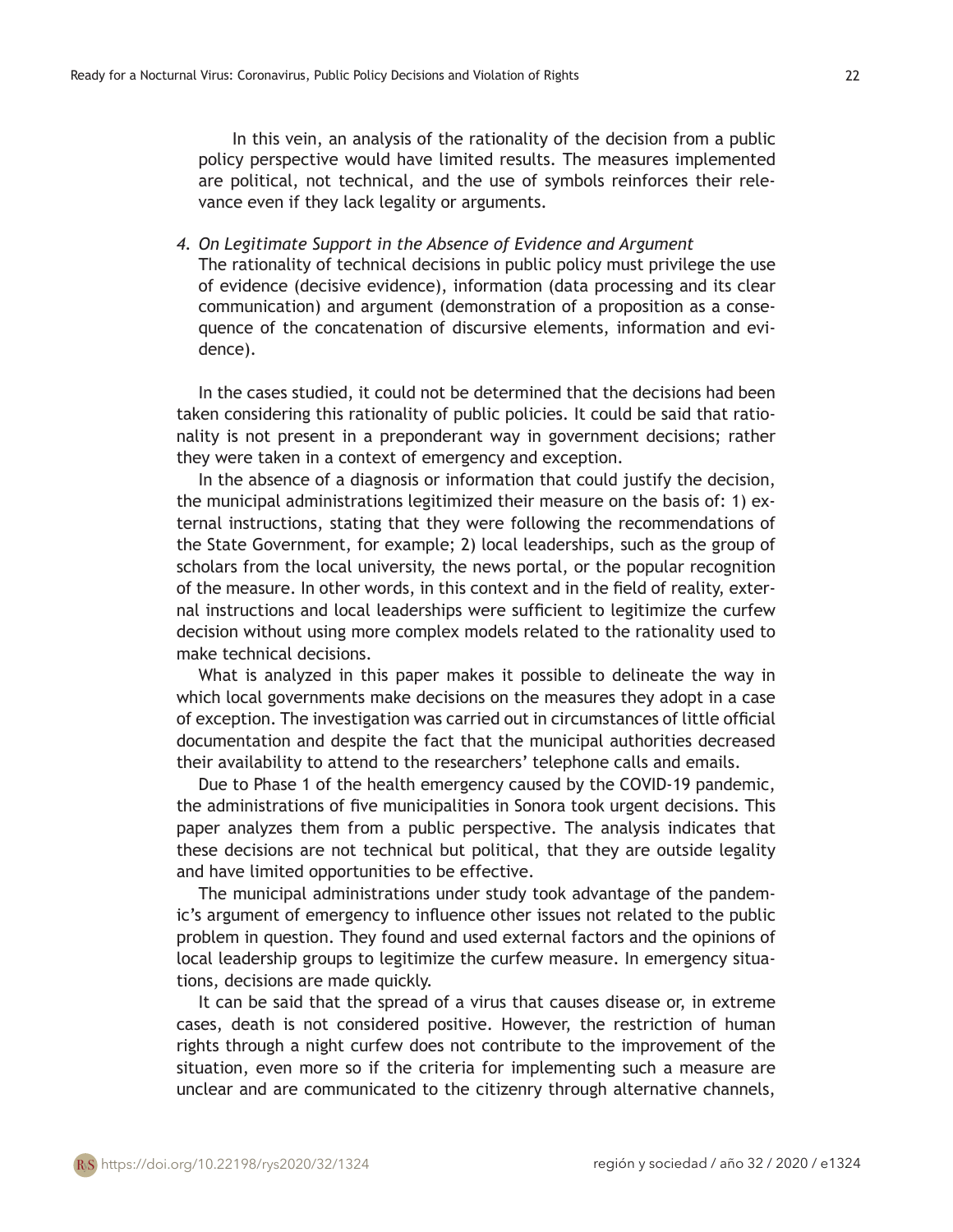during weekends. For that reason, the measure is out of place. It remains as a pending research agenda: 1) detailed exploration of informal decision mechanisms, and 2) identification of other measures taken by local governments in a crisis context to assess their relevance with respect to the current legislation and their expected effectiveness.

Institutional certainty and legal certainty, among other aspects studied here, even when they seem to hinder decision making, are the dike that safeguards people from the capricious exercise of those who hold public power.

*Post scriptum*: On June 13, 2020, while working on the corrections suggested by the reviewers of this text, the municipal authority of Hermosillo (capital of Sonora) announced through a social network to the inhabitants that they should request the municipal police for a safe-conduct to be able to drive between 6:00 in the afternoon and 6:00 in the morning.

# **Referencias**

- Aguilar, L. F. (2019). Las cuestiones actuales de la disciplina de políticas públicas. *Opera* (25), 11-25. doi: 10.18601/16578651.n25.02
- [Ayuntamiento de Caborca 2018-2021.](https://www.facebook.com/ayuntamientocaborca20182021/?__tn__=%2Cd-UC*F) (2020). *En la noche #QuédateEnCasa.* Recuperado de [https://www.facebook.com/ayuntamientocaborca20182021/](https://www.facebook.com/ayuntamientocaborca20182021/photos/a.2210380219238129/2625748357701311/?type=3&theater) [photos/a.2210380219238129/2625748357701311/?type=3&theater](https://www.facebook.com/ayuntamientocaborca20182021/photos/a.2210380219238129/2625748357701311/?type=3&theater)
- Cabrera Andrade, E. (24 de marzo de 2020). Responsable de Comunicación Social, Municipio de Caborca. Entrevista personal.
- Cámara de Diputados. (2019a) [24 de diciembre de 1986]. Ley del *Diario Oficial de la Federación* y Gacetas Gubernamentales. Última reforma del 31 de mayo de 2019. Recuperado de [http://www.diputados.gob.mx/LeyesBiblio/](http://www.diputados.gob.mx/LeyesBiblio/pdf/75_100619.pdf) [pdf/75\\_100619.pdf](http://www.diputados.gob.mx/LeyesBiblio/pdf/75_100619.pdf)
- Cámara de Diputados. (2019b). Ley General de Salud. *Diario Oficial de la Federación.* Última reforma del 29 de noviembre de 2019. Recuperado de [http://](http://www.diputados.gob.mx/LeyesBiblio/pdf_mov/Ley_General_de_Salud.pdf%20) [www.diputados.gob.mx/LeyesBiblio/pdf\\_mov/Ley\\_General\\_de\\_Salud.pdf](http://www.diputados.gob.mx/LeyesBiblio/pdf_mov/Ley_General_de_Salud.pdf%20)
- Centers for Disease Control and Prevention (CDC). (2020). Coronavirus Disease 2019. 25 de marzo de 2020. Recuperado de [www.cdc.gov](http://www.cdc.gov)
- Comisión Estatal de los Derechos Humanos en Sonora. (2020). *Boletín*, 65. Recuperado de [https://www.cedhsonora.org.mx/Pagina/public/Difusion/Bo](https://www.cedhsonora.org.mx/Pagina/public/Difusion/Boletines/65)[letines/65](https://www.cedhsonora.org.mx/Pagina/public/Difusion/Boletines/65)
- Congreso del Estado Libre y Soberano de Sonora. (2019) [22 de junio de 1992]. Ley de Salud del Estado de Sonora. *Transparencia Sonora*. Recuperado de [http://transparencia.esonora.gob.mx/Sonora/Transparencia/Poder+Ejecu](http://transparencia.esonora.gob.mx/Sonora/Transparencia/Poder+Ejecutivo/Secretar%C3%ADas/Secretar%C3%ADa+de+Salud+P%C3%BAblica/Hist%C3%B3rico/Marco+Normativo/Leyes/)[tivo/Secretar%C3%ADas/Secretar%C3%ADa+de+Salud+P%C3%BAblica/Hist%](http://transparencia.esonora.gob.mx/Sonora/Transparencia/Poder+Ejecutivo/Secretar%C3%ADas/Secretar%C3%ADa+de+Salud+P%C3%BAblica/Hist%C3%B3rico/Marco+Normativo/Leyes/)- [C3%B3rico/Marco+Normativo/Leyes/](http://transparencia.esonora.gob.mx/Sonora/Transparencia/Poder+Ejecutivo/Secretar%C3%ADas/Secretar%C3%ADa+de+Salud+P%C3%BAblica/Hist%C3%B3rico/Marco+Normativo/Leyes/)
- Cueva, M. de la. (2006). La suspensión de garantías y la vuelta a la normalidad. En M. de la Cueva y J. Aguilar Maya, *La suspensión de garantías y la vuelta*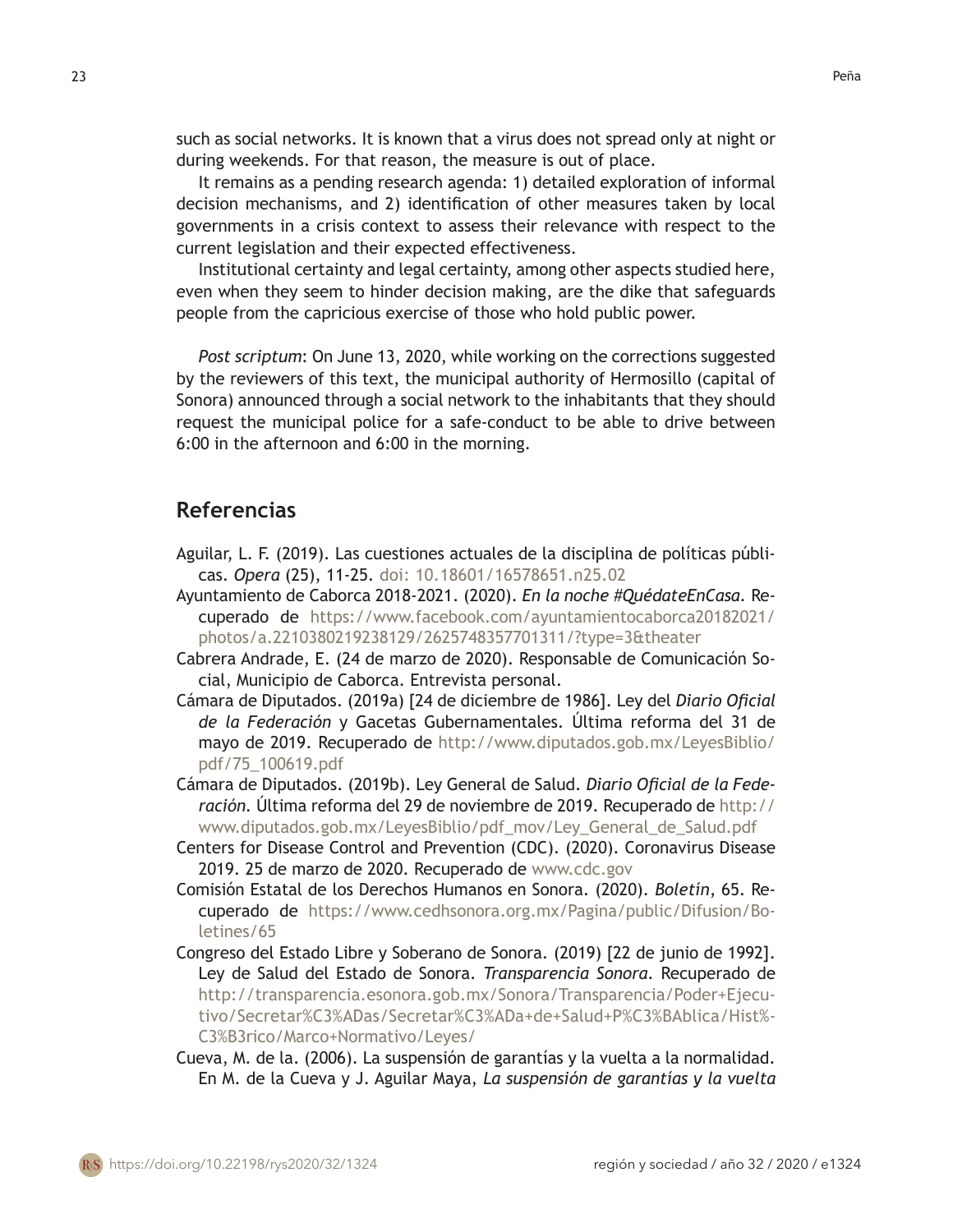*a la normalidad* (pp. 3-28). México: Universidad Nacional Autónoma de México.

- Estévez Araujo, J. A. (1990). La crisis del principio de legalidad: la imagen jurídico-formal y la realidad material del funcionamiento de la administración. *Anuario de Filosofía del Derecho* (7), 107-130.
- Fernández Ruiz, J. (2000). Apuntes para una teoría jurídica de las actividades del Estado. *Boletín Mexicano de Derecho Comparado,* (99), 1013-1054. doi: [10.22201/iij.24484873e.2000.99](http://dx.doi.org/10.22201/iij.24484873e.2000.99)
- Ferrajoli, L. (2006). *Garantismo penal.* México: Universidad Nacional Autónoma de México.
- García Ricci, D. (2011). *Estado de derecho y principio de legalidad.* México: Comisión Nacional de los Derechos Humanos.
- Gobierno del Estado de Sonora. (2020a). *Boletín Oficial,* t. CCV, edición especial, 25 de marzo. Recuperado de [http://www.boletinoficial.sonora.gob.](http://www.boletinoficial.sonora.gob.mx/boletin/images/boletinesPdf/2020/03/EE250320201.pdf) [mx/boletin/images/boletinesPdf/2020/03/EE250320201.pdf](http://www.boletinoficial.sonora.gob.mx/boletin/images/boletinesPdf/2020/03/EE250320201.pdf)
- Gobierno del Estado de Sonora. (2020b). *Boletín Oficial,* t. CCV, Núm. 22, 17 de marzo. Recuperado de [http://www.boletinoficial.sonora.gob.mx/boletin/](http://www.boletinoficial.sonora.gob.mx/boletin/images/boletinesPdf/2020/03/2020CCV22II.pdf) [images/boletinesPdf/2020/03/2020CCV22II.pdf](http://www.boletinoficial.sonora.gob.mx/boletin/images/boletinesPdf/2020/03/2020CCV22II.pdf)
- Gobierno Municipal de Nacozari de García. (2020a). *Información Oficial sobre el Coronavirus (COVID-19). #AvanzamosJuntosConMásGanas #QuedateEnCasa.* Recuperado de [https://www.facebook.com/gobdenacozari/vi](https://www.facebook.com/gobdenacozari/videos/499005114105907/)[deos/499005114105907/](https://www.facebook.com/gobdenacozari/videos/499005114105907/)
- Gobierno Municipal de Nacozari de García. (2020b). *Información adicional y*  estratégicas de prevención sobre COVID-19, con la C. J. Recuperado de [ht](https://www.facebook.com/gobdenacozari/videos/977198276015143/)[tps://www.facebook.com/gobdenacozari/videos/977198276015143/](https://www.facebook.com/gobdenacozari/videos/977198276015143/)
- Instituto Estatal Electoral de Sonora (IEES). (2018). *Memoria Estadística 2018.* Hermosillo: Instituto Estatal Electoral de Sonora.
- Instituto Nacional de Estadística y Geografía. (2010). *Censo de población y vivienda 2010.* Aguascalientes, México.
- Instituto Nacional de Estadística y Geografía. (1 de septiembre de 2019a). División política municipal, 1:250000. 2019, escala: 1:250000. Edición: 1. Instituto Nacional de Estadística y Geografía. Recuperado de [https://www.inegi.](https://www.inegi.org.mx/app/biblioteca/ficha.html?upc=889463674658) [org.mx/app/biblioteca/ficha.html?upc=889463674658](https://www.inegi.org.mx/app/biblioteca/ficha.html?upc=889463674658)
- Instituto Nacional de Estadística y Geografía. (1de septiembre de 2019b). División política estatal 1:250000. 2019, escala: 1:250000. Edición: 1. Instituto Nacional de Estadística y Geografía. Recuperado de [https://www.inegi.org.](https://www.inegi.org.mx/app/biblioteca/ficha.html?upc=889463674658) [mx/app/biblioteca/ficha.html?upc=889463674658](https://www.inegi.org.mx/app/biblioteca/ficha.html?upc=889463674658)
- Islas Montes, R. (2009). Sobre el principio de legalidad. *Anuario de Derecho Constitucional Latinoamericano*, 15, 97-108.
- Kubli García, F. (2010). El principio de máxima publicidad en el régimen constitucional mexicano. En J. Carpizo y C. B. Arriaga, *Homenaje al doctor Emilio O. Rabasa* (pp. 839-866). México: Universidad Nacional Autónoma de México, Instituto de Investigaciones Jurídicas, Facultad de Derecho.
- Lipsky, M. (2018). Dilemas del individuo en el servicio público. En M. I. Dussauge Laguna, G. M. Cejudo y M. D. Pardo, *Las burocracias a nivel de calle* (pp. 27- 40). México: Centro de Investigación y Docencia Económicas.